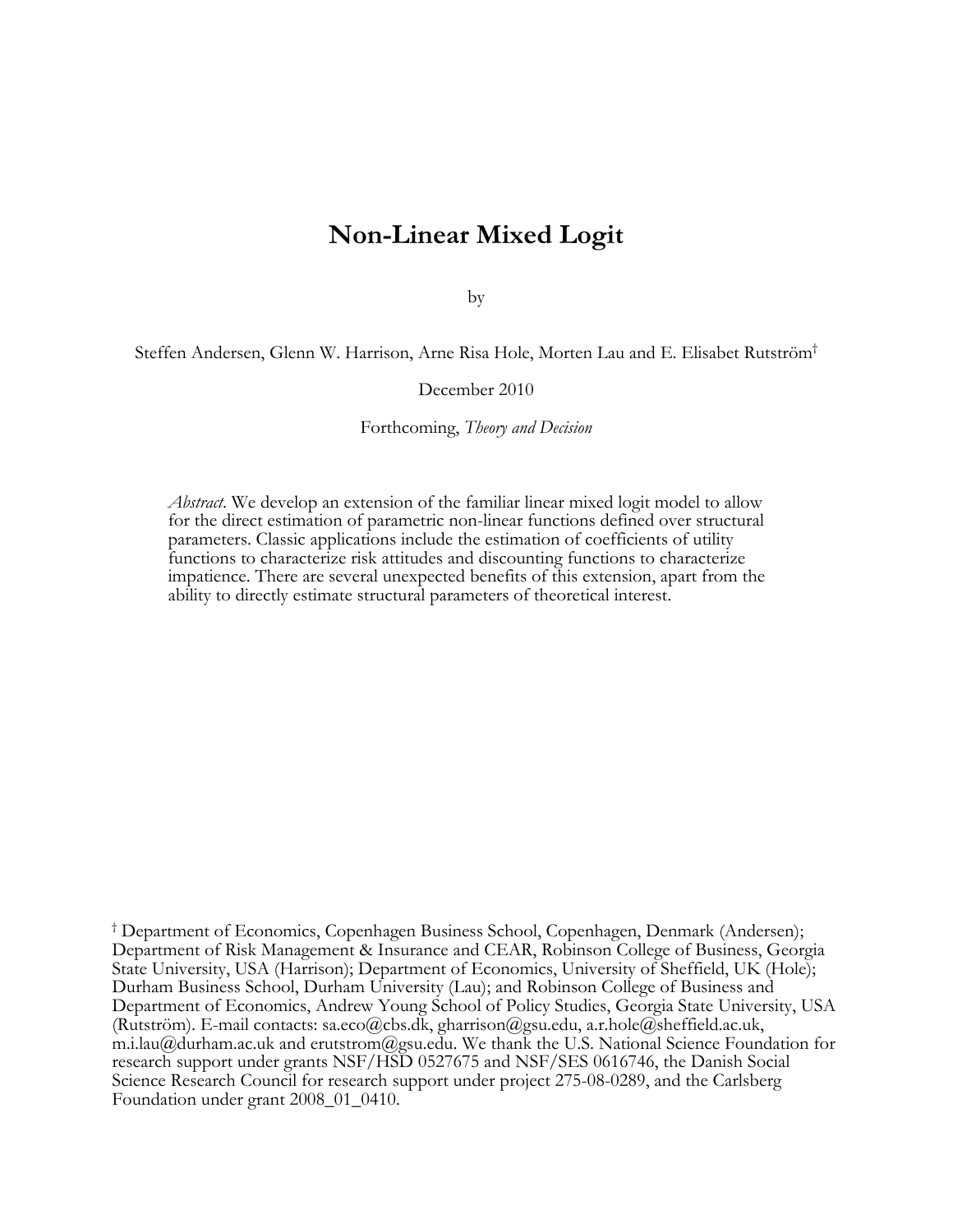The linear mixed logit model provides a valuable inferential tool, allowing unobserved individual heterogeneity in the population to be characterized by random coefficients following some parametric distribution. There are several advantages, however, from considering the extension to the *parametric non-linear* mixed logit model.<sup>1</sup> First, and foremost, one can directly identify and estimate parameters from non-linear structural models, such as coefficients that reflect risk aversion and discounting behavior in individual choice settings. Second, one can easily include nonlinear transformations of familiar parametric families, such as the Normal, that allow theoretically constrained *and* flexible characterizations of population distributions. Third, one can directly estimate coefficients on demographic explanatory variables without having to "interact" them with task characteristics.

We state the formal non-linear mixed logit model in section 1, consider the immediate extension to allow flexible population distributions for the random parameters in section 2, and offer illustrative applications in sections 3 and 4. In section 5 we explain the differences between a parametric non-linear specification and semi-parametric and flexible-functional-form alternatives that have been proposed long ago in the econometric literature.

# **1. Linear and Non-Linear Mixed Logit**

For pedagogic purposes, we consider the formulation of parametric, non-linear mixed logit models to estimate structural parameters of a decision-making model of risk attitudes. One natural reason for this focus is that mainstream theory *defines* risk attitudes in terms of the non-linearity of the utility function. Even non-mainstream utility theories typically allow for non-linearity in utility and/or probability weighting functions, so this application is arguably canonical for the estimation of structural parameters applied in non-linear functional forms. The methodology could just as easily be applied to recover structural parameters in production functions. The overall objective is to be

 $1$  Of course all logit models are non-linear in the sense that the probabilities are non-linear functions of the latent index, which is a linear function of the explanatory variables and the estimated coefficients. We use the term "non-linear mixed logit" to refer to mixed logit models with a latent index that is a non-linear function of these variables and coefficients.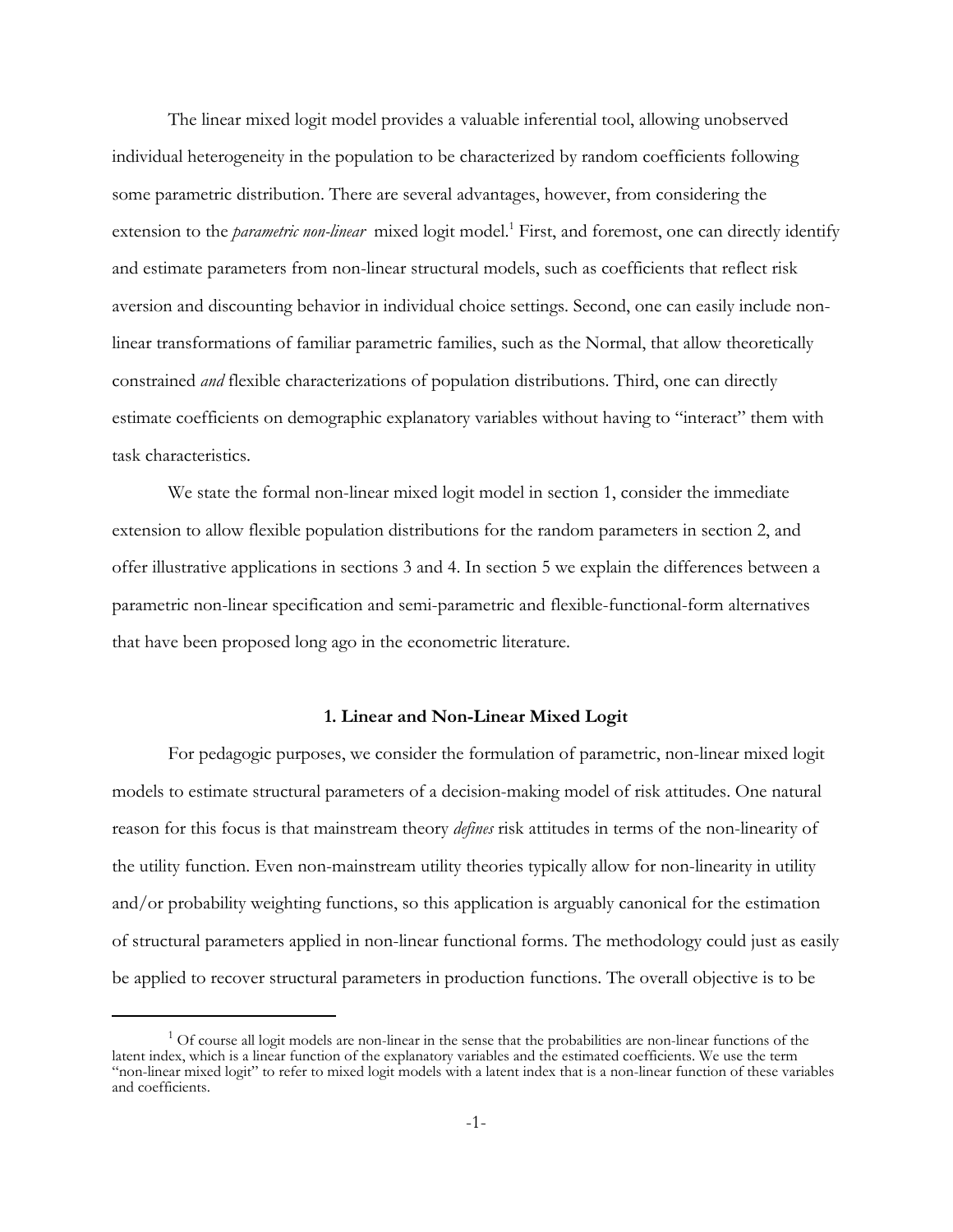able to recover estimates of the "deep" parameters of a structural theory, not some linear reduced form implication of that theory.

Assume a sample of N subjects making choices over J lotteries in T experimental tasks.<sup>2</sup> In all of the applications we consider, J=2 since the subjects are making choices over two lotteries, but there are many designs in which the subject is asked to make choices over J>2 lotteries (e.g., Binswanger [1981]). In the traditional mixed logit literature one can view the individual n as deriving random utility  $\Delta$  from alternative j in task t, given by

$$
\Delta_{\rm njt} = \beta_{\rm n} \, \mathbf{x}_{\rm njt} + \boldsymbol{\varepsilon}_{\rm njt} \tag{1}
$$

where  $\beta_n$  is a vector of coefficients specific to subject n,  $x_{nif}$  is a vector of observed attributes of individual j and/or alternative j in task t, and  $\epsilon_{\rm nit}$  is a random term that is assumed to be identically and independently distributed extreme value. We use the symbol  $\Delta$  for utility in (1), since we will need to generalize to allow for non-linear utility functions, and expected utility functionals, and prefer to think of (1) as defining a latent index rather than as utility. In our experience, this purely semantic difference avoids some confusions about interpretation.

Specifically, for our purposes we need to extend (1) to allow for non-linear functions G defined over  $\beta$  and the values of x, such as

$$
\Delta_{\rm njt} = G(\beta_{\rm n}, x_{\rm njt}) + \varepsilon_{\rm njt} \tag{2}
$$

For example, x might consist of the vector of monetary prizes  $m_k$  and probabilities  $p_k$ , for outcome k of K in a given lottery, and we might assume a Constant Relative Risk Aversion (CRRA) utility function

$$
U(m_k) = m_k^{\ r}
$$
 (3)

where r is a parameter to be estimated.<sup>3</sup> Under expected utility theory (EUT) the probabilities for each outcome are those that are induced by the experimenter, so expected utility is simply the probability weighted utility of each outcome in each lottery j:

$$
EU_j = \sum_{k} [p_k \times U(m_k)] \tag{4}
$$

 $2^2$  It is trivial to allow J and T to vary with the individual, but for ease of notation we omit that generality.<br><sup>3</sup> The choice of the power function is purely for pedagogical reasons and to keep the exposition simple.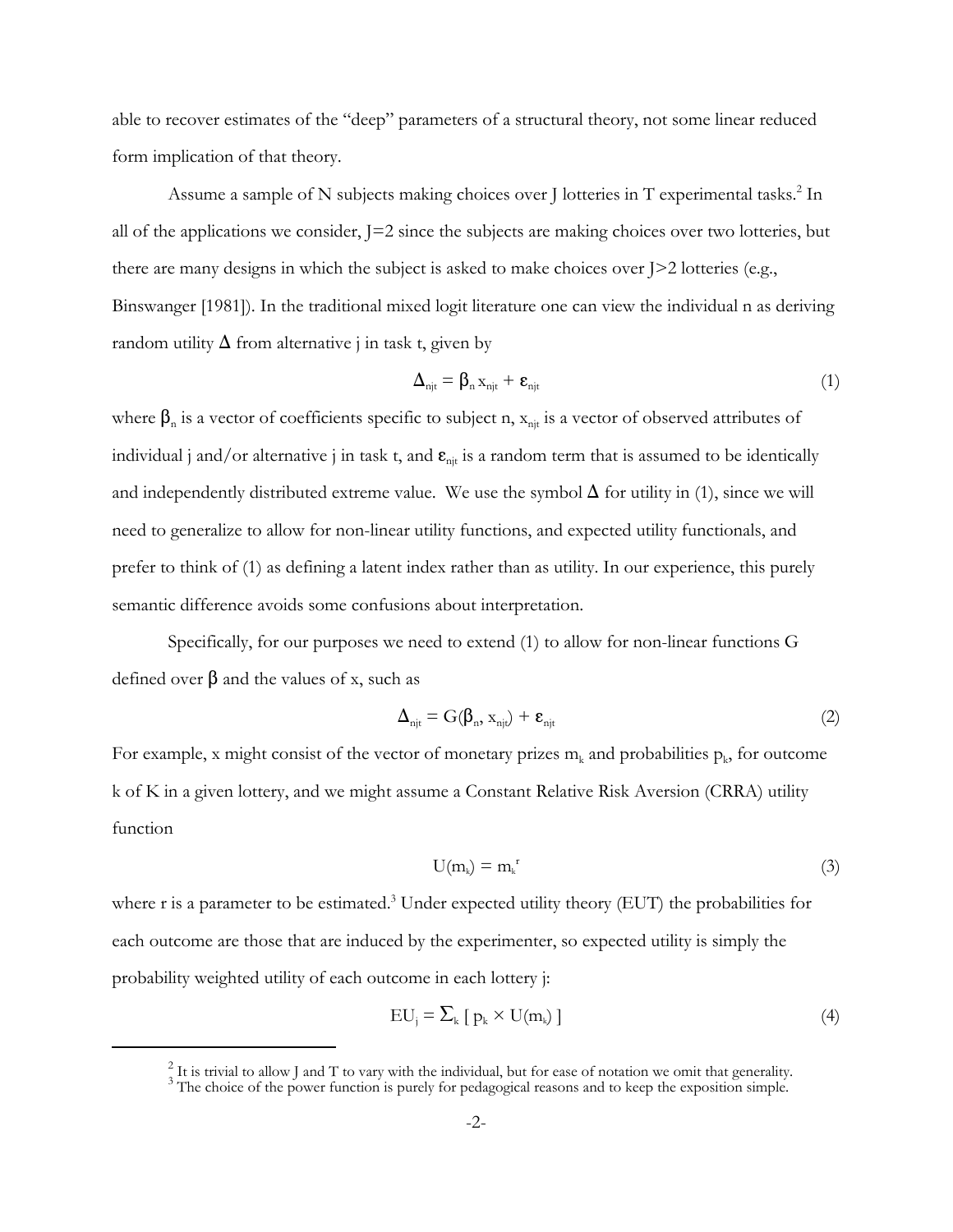If we let  $\beta$ =r here, we will want to let  $G(\beta_0, x_{\text{init}})$  be defined as

$$
G(\mathbf{r}_{\rm n}, \mathbf{m}_{\rm njt}, \mathbf{p}_{\rm njt}) = \mathbf{E} \mathbf{U}_{\rm j} \tag{5}
$$

using (3) and (4), and hence let the latent index  $\Delta$  in (2) be evaluated.<sup>4</sup>

The extension from a linear mixed logit specification, assuming (1), to a non-linear mixed logit specification, assuming (2), has an attractive side-benefit when it comes to identifying the effects of demographic variables such as sex. In the usual specification with linear latent indices of utility the effects of attribute-invariant effects drop out, and one can only consider them by considering interactions with attributes. In effect, the non-linearity of (2) builds this interaction in at a structural theoretical level. An appendix explains this point more formally, although it is probably perfectly intuitive.

The intuition derives from the fact that only differences in (expected) utility matter for choice. Thus one can re-normalize (expected) utility more or less at will, with minor mathematical constraints, as long as the (expected) utility numbers have the same ordering. Then, as Train [2003; p.25] notes:

The same issue affects the way that socio-demographic variables enter a model. Attributes of the alternatives, such as the time and cost of travel on different modes, generally vary over alternatives. However, attributes of the decision maker do not vary over alternatives. They can only enter the model if they are specified in ways that create differences in utility over alternatives.

If the sex of the agent affects the risk attitude, then this characteristic will affect the (expected) utility evaluation of a given lottery, since each lottery will typically have attributes given by probabilities and outcomes that vary across the two alternatives presented to the subject in any given choice. In effect, the non-linear specification (2) naturally builds in the effect that characteristics have on utility differences.

Returning to the general notation, the population density for  $\beta$  is denoted  $f(\beta | \theta)$ , where  $\theta$  is a vector defining what we refer to as the hyper-parameters of the distribution of  $\beta$ . Thus individual

<sup>&</sup>lt;sup>4</sup> This approach generalizes immediately to non-EUT models in which there are more parameters, say to account for probability weighting and loss aversion. It also generalizes to non-CRRA specifications within EUT models that allow for more flexible specifications of risk attitudes that might vary with the level of the prizes. Each of these extensions involves more non-linearities than our EUT example, taking us even further from the domain of linear mixed logit.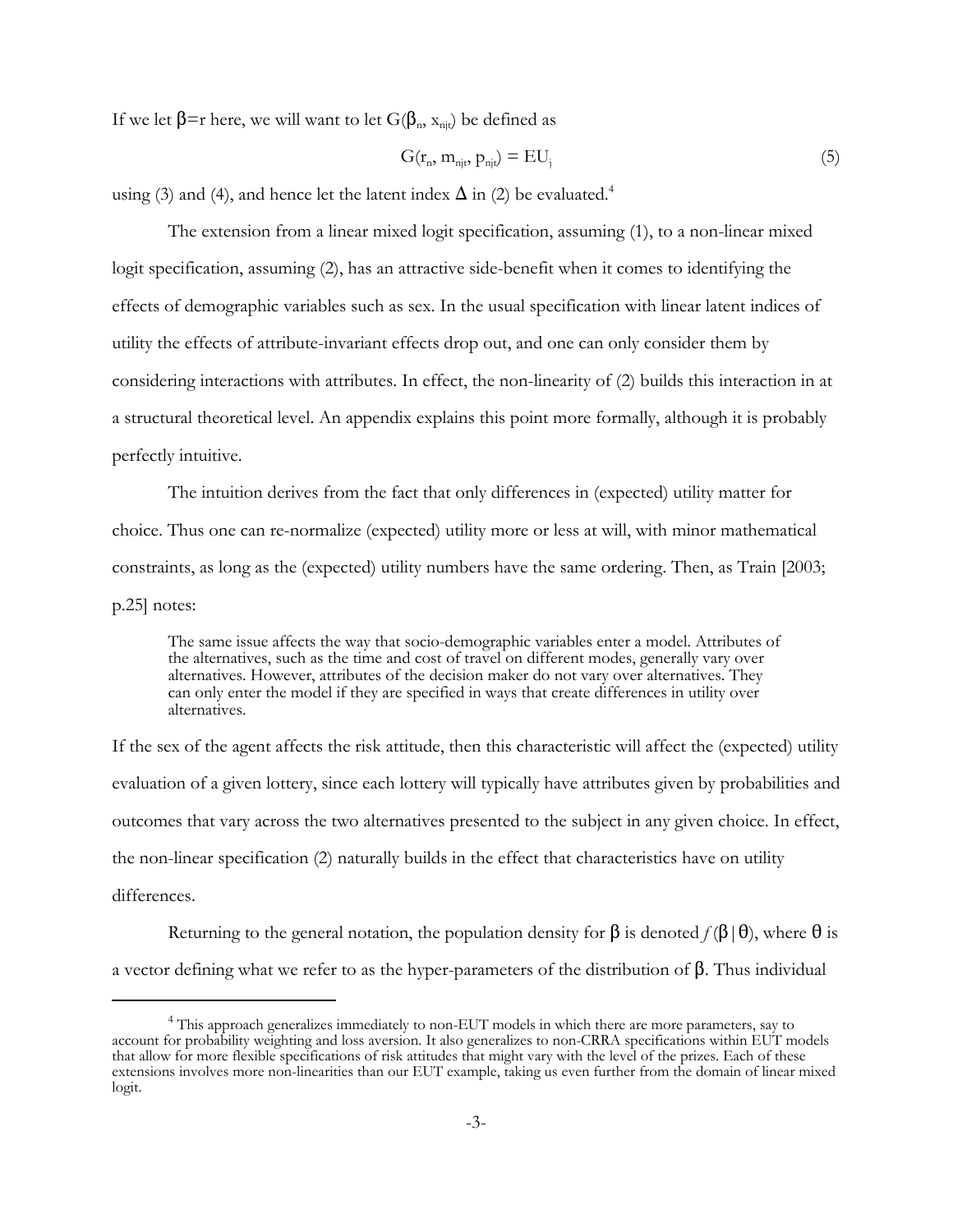realizations of  $\beta$ , such as  $\beta_n$ , are distributed according to some density function f. For example, if *f* is a Normal density then  $\theta_1$  would be the mean of that density and  $\theta_2$  the standard deviation of that density, and we would estimate the hyper-parameters  $\theta_1$  and  $\theta_2$ . Or *f* could be a Uniform density and  $\theta_1$  would be the lower bound and  $\theta_2$  would be the upper bound. If  $\beta$  consisted of more than two parameters, then  $\theta$  might also include terms representing the covariance of those parameters.

Conditional on  $\beta_n$ , the probability that the subject n chooses alternative i in task t is then given by the conditional logit formula, modestly extended to allow our non-linear index

$$
L_{\text{nit}}(\beta_n) = \exp\{G(\beta_n, x_{\text{nit}})\} / \sum_{j} \exp\{G(\beta_n, x_{\text{ni}})\}\
$$
 (6)

The probability of the observed choices by subject n, over all tasks T, again conditional on knowing  $\beta_{n}$ , is given by

$$
P_n(\beta_n) = \Pi_t \ L_{ni(n,t)t}(\beta_n) \tag{7}
$$

where  $i(n,t)$  denotes the lottery chosen by subject n in task t, following the notation of Revelt and Train [1998]. The unconditional probability involves integrating over the distribution of  $\beta$ :

$$
P_n(\boldsymbol{\theta}) = \int P_n(\boldsymbol{\beta}_n) f(\boldsymbol{\beta} \mid \boldsymbol{\theta}) \ d\boldsymbol{\beta}
$$
\n(8)

and is therefore the weighted average of a product of logit formulas evaluated at different values of  $\beta$ , with the weights given by the density *f*.

We can then define the log-likelihood by

$$
LL(\theta) = \sum_{n} \ln P_n(\theta) \tag{9}
$$

and approximate it numerically using simulation methods, since it cannot be solved analytically. Using the methods of Maximum Simulated Likelihood (MSL) reviewed in Train [2003; §6.6, ch.10] and Cameron and Trivedi [2005; ch.12], we define the simulated log-likelihood by taking  $h=1,...,H$ replications  $\beta$ <sup>h</sup> from the density  $f(\beta | \theta)$ :

$$
SLL(\mathbf{\Theta}) = \sum_{n} \ln \left\{ \sum_{h} P_{n}(\mathbf{\beta}^{h}) / H \right\}
$$
\n(10)

The core insight of MSL is to evaluate the likelihood conditional on a randomly drawn  $\beta^{\text{h}}$ , do that H times, and then simply take the unweighted average over all H likelihoods so evaluated. The average is unweighted since each replication h is equally likely, by design. If H is "large enough," then MSL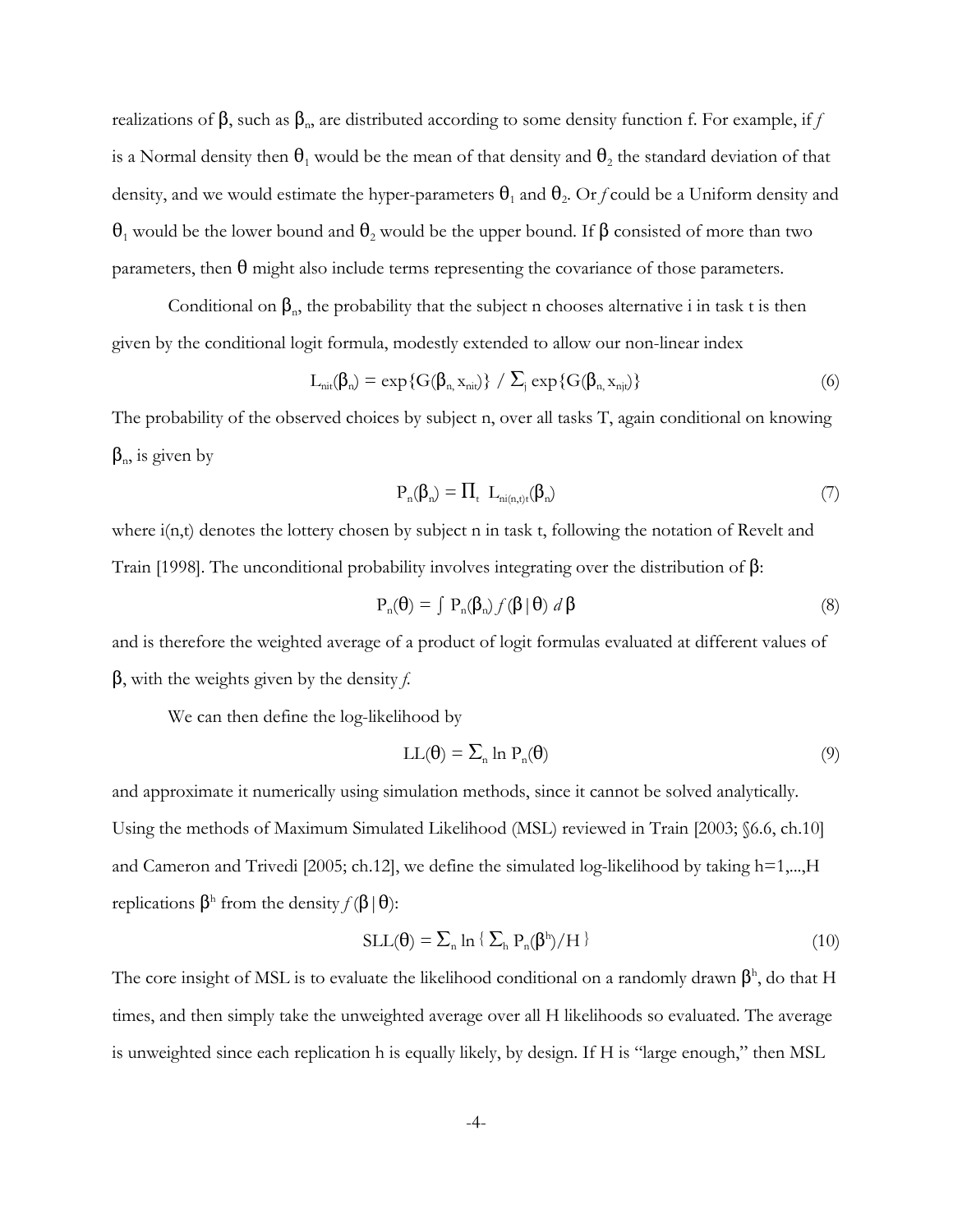converges, under modest assumptions, to the Maximum Likelihood (ML) estimator.<sup>5</sup>

The value of this extension to non-linear mixed logit might not be obvious, because of widespread reliance on theorems showing that the linear mixed logit specification can approximate arbitrarily well any random-utility model (McFadden and Train [2000]; Train [2003; §6.5]).<sup>6</sup> So, why does one need a non-linear mixed logit specification? The reason is that these results only go in one direction: for any specification of a latent structure, defined over "deep parameters" such as risk preferences, they show that there exists an equivalent linear mixed logit. But they do not allow the direct recovery of those deep parameters in the estimates from the linear mixed logit. The deep parameters, which may be the things of interest, are buried in the estimates from the mixed logit, but can only be identified with restrictive assumptions about functional form.<sup>7</sup> For example, risk attitudes can be considered using a linear specification if one assumes that utility is quadratic or that the distribution of returns are Normal (e.g., Luenberger [1998; §9.5]); neither are palatable assumptions in general.

Our specification has been couched in the language of estimating the structural parameters of a model of risk attitudes, but is perfectly general. Another obvious example would be the use of

<sup>&</sup>lt;sup>5</sup> An important practical consideration with MSL is the manner in which replicates are drawn, and the size of H that is practically needed. We employ Halton draws to provide better coverage of the density than typical uniform number generators: see Train [2003; ch.9] for an exposition, and Drukker and Gates [2006] for the numerical implementation we employ. All results use H=250, which is generally large in relation to the literature. Our computational implementation generalizes the linear mixed logit program developed for *Stata* by Hole [2007].

<sup>&</sup>lt;sup>6</sup> There are reasons to be suspicious of these theorems, although that is not critical for the point being made here. Specifically, two critical assumptions seem to connect observables and unobservables in a highly restrictive way. In one case, the correct claim is made  $(p.449)$  that a "primitive postulate of preference theory is that tastes are established prior to assignment of resource allocations." But this does not justify the assumption that "consumers with similar observed characteristics will have similar distributions of unobserved characteristics." Then a related, second assumption is made about attributes. Here the correct claim is that another "primitive postulate of consumer theory is that the description of a resource allocation does not depend on consumer characteristics. Thus, consumers' tastes and perceptions do not enter the 'objective' description of a resource allocation, although they will obviously enter the consumer's evaluation of the allocation." But it does not follow from this observation that "discrete alternatives that are similar in their observed attributes will have similar distributions of unobserved attributes." These assumptions are akin to the identifying assumptions of "random effects" specifications, that the random effect is orthogonal to the observed characteristics used as regressors. One other concern with these theorems is that they rest on polynomial approximations to random utility (McFadden and Train [2000; p. 466]), and these are known to have unreliable properties in statistical applications (e.g., White [1980; §2]). Referring to the class of approximations, including the polynomial, that are generated by applications of Taylor's Theorem, Gallant [1981; p. 212] notes that this "... theorem fails rather miserably as a means of understanding the statistical behavior of parameter estimates and test statistics.'

To take one example, of some importance for stated choice models of recreation demand, Herriges and Phaneuf [2002] elegantly show how one can "trick" a linear mixed logit specification into allowing for nested utility structures. They still, however, assume that the indirect utility from alternatives within each nest is linear in attributes and income (p.1086), consistent with a restrictive Cobb-Douglas utility specification.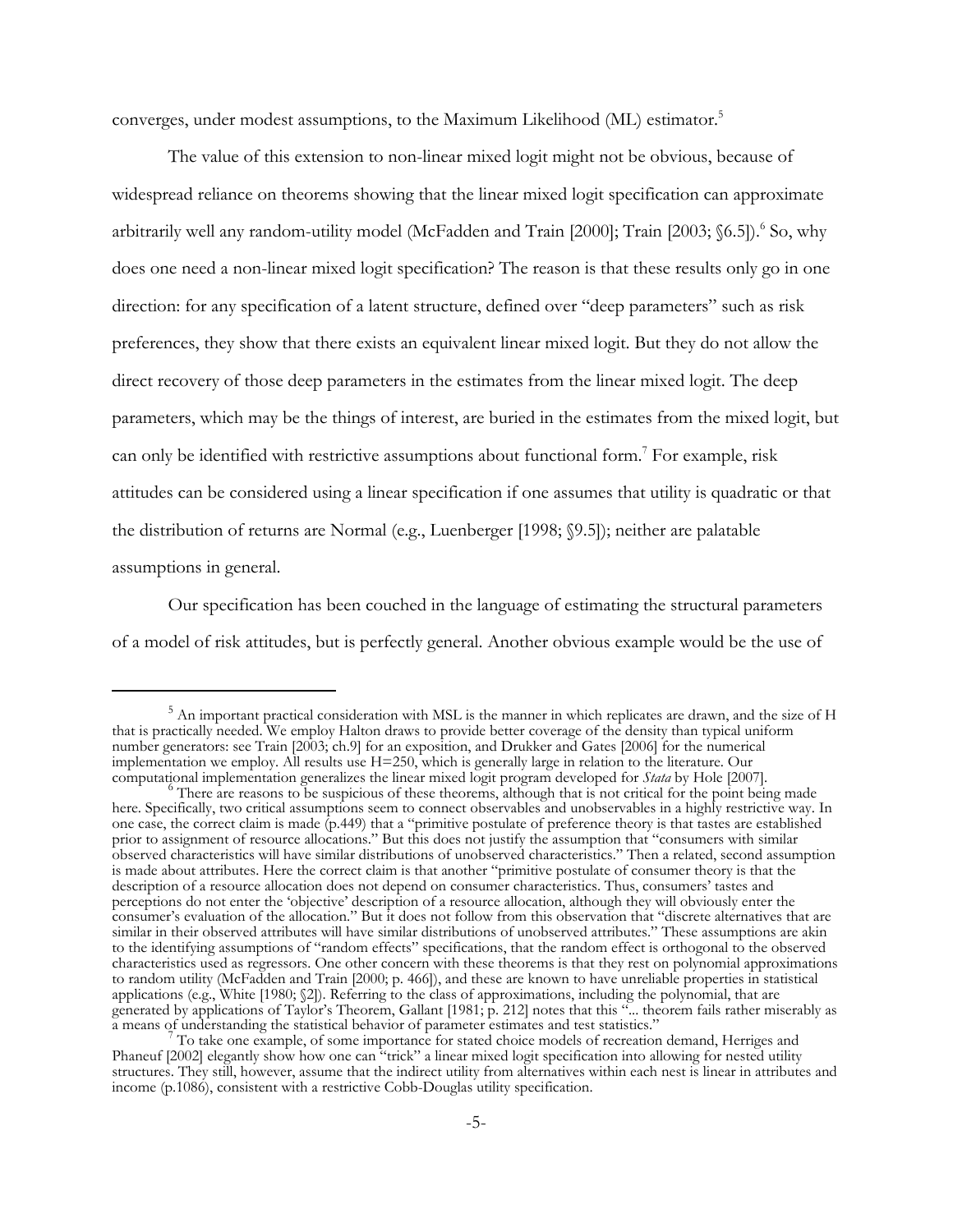technology or transportation choices to recover the structural parameters of production functions, or the use of stated or revealed choices to recover the structural parameters of utility functions defined over consumption goods. The analyst needs to fill in their own equations for our (3) and (4), but only need in the end to define  $G(\beta_n, x_{ni})$  in (5) and hence in (2).

# **2. Flexible Population Distributions "For Free"**

In principle the mixed logit specification, whether linear or non-linear, allows a wide range of shapes for the probability distribution used to characterize the population. In practice, one typically sees a relatively simple set of distributions used: univariate or multivariate Normal distributions, log-Normal distributions for coefficients known to be non-negative, uniform distributions, or triangular distributions.

One attractive option, since we are already allowing non-linear transformations of the population parameters, is to employ a transformation of the Normal distribution known as the Logit-Normal (L-N) distribution. Originally proposed by Johnson [1949] as an excellent, tractable approximation to the Beta distribution, it has been examined by Mead [1965], Aitchison and Begg [1976; p.3], and Lesaffre, Rizopoulos and Tsonaka [2007]. One nice property of the L-N distribution is that MSL algorithms developed for univariate or multivariate Normal distributions can be applied directly, providing one allows non-linear transformations of the structural parameters, and that is exactly what we are doing already to estimate structural parameters.

Figures 1 and 2 illustrate the wide array of distributional forms that are accommodated by the L-N distribution. The bi-modal and skewed distributions that are possible are particularly attractive. Note that these alternatives are all generated by different values of the two parameters of the (univariate) Normal distribution, so there is no "extra cost" of this flexibility in terms of additional parameters.

One limitation, of course, is that the Beta distribution and the L-N approximation of it, are defined over the unit interval. For some important inferential purposes, such as estimating a

-6-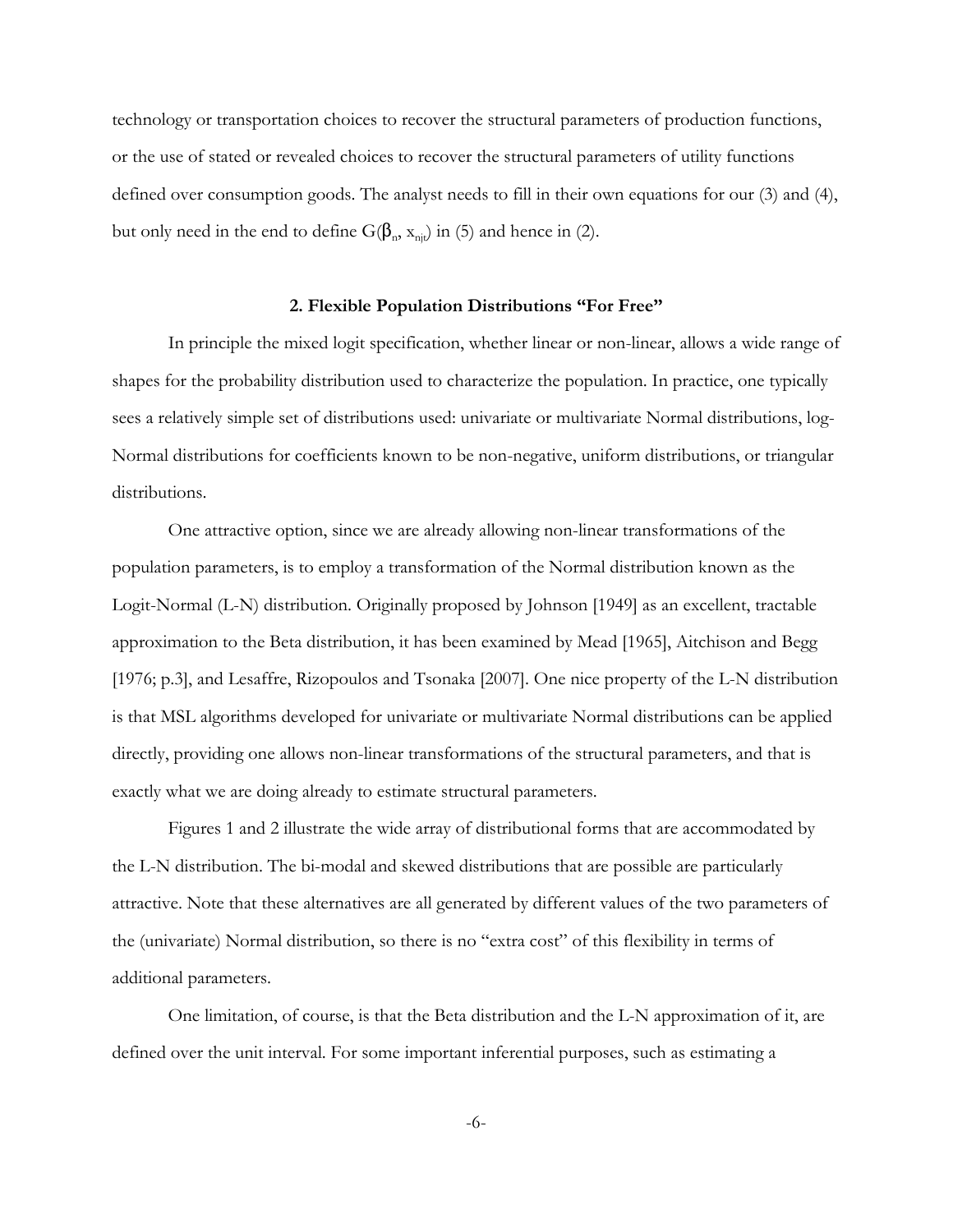subjective probability, this is not a concern, but in general we would like something that is more general. In many other cases though, one would want the estimated distribution to be constrained to lie within specific boundaries dictated by theory. Examples include non-negativity constraints to ensure monotonicity and non-satiation in utility, or restrictions to the unit interval for probabilities or shares. In fact, the power utility function (3) that we employ here for illustration requires that  $r>0$ to ensure monotonicity. It is a simple matter to define the so-called "Beta4 distribution" with two additional parameters: one to stretch out the distribution or squeeze it up, and another parameter to shift it left or right. This flexibility makes it possible to theoretically constrain the distribution of the structural parameter to be estimated.<sup>8</sup>

#### **3. An Application to the Estimation of Risk Attitudes**

# *A. Data*

The data consists of  $N=63$  subjects making T=60 choices over J=2 lottery pairs, and where each lottery consisted of up to K=4 outcomes defined over non-negative monetary prizes. The subject was presented a "pie display" of each lottery, and asked to pick one. Outcomes were \$0, \$5,  $$10$  and  $$15$ , and probabilities were given to subjects in  $\frac{1}{8}$  increments. We ignore expressions of indifference, which were rare.<sup>9</sup> Each subject was given a series of practice choices, which consisted of 4 choices that were played out exactly as the paid choices would be, although not for any earnings. Subjects were paid for 3 of the 60 choices, selected at random after all choices were made.<sup>10</sup>

<sup>&</sup>lt;sup>8</sup> Obviously some constraints can be accommodated by well-known transformations, such as non-negativity and the Log-normal. This alternative is often standard in linear mixed logit specifications (e.g., Hole [2007; p.390] and the "In" option). Our approach is more general, particularly for estimates constrained *a priori* to some finite interval.<br>The extension needed to accommodate the choice of indifference in the model is trivial. It is just a th

option in the logit model. We keep it out for the sake of simplicity.<br><sup>10</sup> Harrison and Rutström [2008; §3.8] demonstrate that the payment of three lotteries instead of one makes no

difference for estimated risk attitudes using this task and a sample drawn from the same population.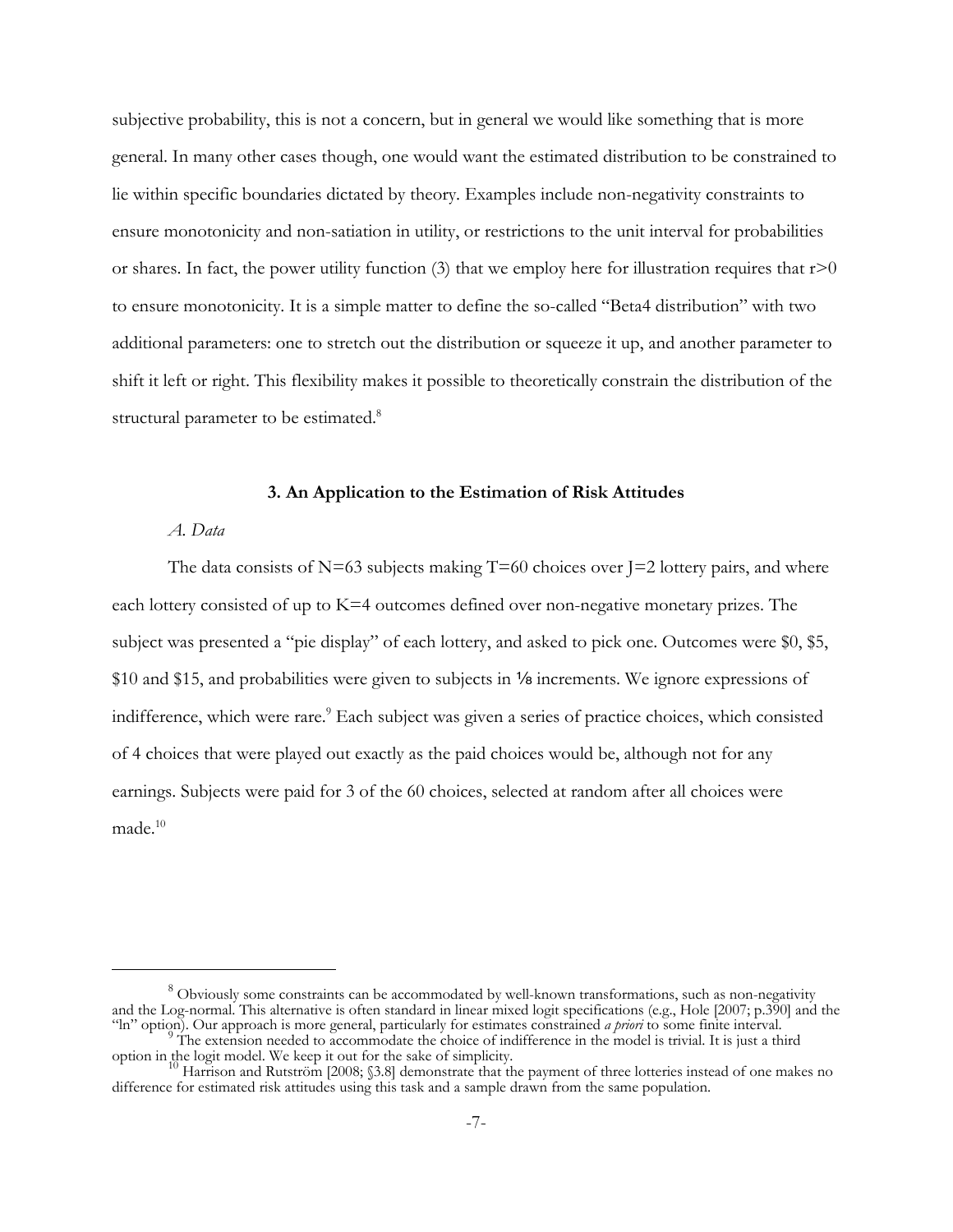### *B. The Specific Model*

Assume a simple CRRA specification under EUT, given by (3) and (4). The parameter r defines the risk attitudes of the subject:  $0 \le r \le 1$  implies risk aversion,  $r=1$  implies risk neutrality,  $r>1$ implies risk loving, and  $r < 0$  implies that subjects violate the assumption of non-satiation. If we ignore observable covariates in the traditional ML estimation approach, this implies that we are assuming homogenous preferences across subjects: the sampling error on r may, of course, reflect the fact that risk preferences can vary across individuals, but the interpretation of the latent process is as if there is one "representative individual" making choices across the sample.

It is common in the analysis of choice data to allow for subjects to make behavioral errors. In effect this is a story about the latent choice process, although there are obvious, and not-soobvious, econometric implications (e.g., see Harrison and Rutström [2008] and Wilcox [2008] for reviews). We illustrate the effect of this popular extension with the Fechner specification employed by Hey and Orme [1994] and others. In this case there is a new parameter  $\mu$  >0 that is used to scale the difference in EU of the two lotteries up or down, before one then applies a "link function" to generate a predicted probability of choosing one or the other lottery. In our case the link function is the logistic, but the Fechner correction works before that link function is applied, to transform the latent difference in EU that the logistic function evaluates. If  $\mu$ =1 then there is no behavioral error; if  $\mu$ <1 then the given difference in EU is increased, and the choice that was predicted when  $\mu$ =1 is now even more likely; conversely, if  $\mu$  >1 then the given difference in EU is decreased, and the choice that was predicted when  $\mu$ =1 is now less likely to occur. Indeed, as  $\mu$  gets larger and larger, the predicted choice converges to indifference. This extension amounts to a change in the specification that is captured in the non-linear  $G(·)$  function, so that we would have

$$
G(\mathbf{r}_n, \mathbf{m}_{\mathsf{nip}}, \mathbf{p}_{\mathsf{nip}}) = \mathbf{E} \mathbf{U}_j / \mu \tag{5'}
$$

instead of (5). The Fechner error parameter  $\mu$  is now a part of  $\beta_n$  along with the deep parameter r. We can treat the Fechner parameter as a random or non-random covariate, of course.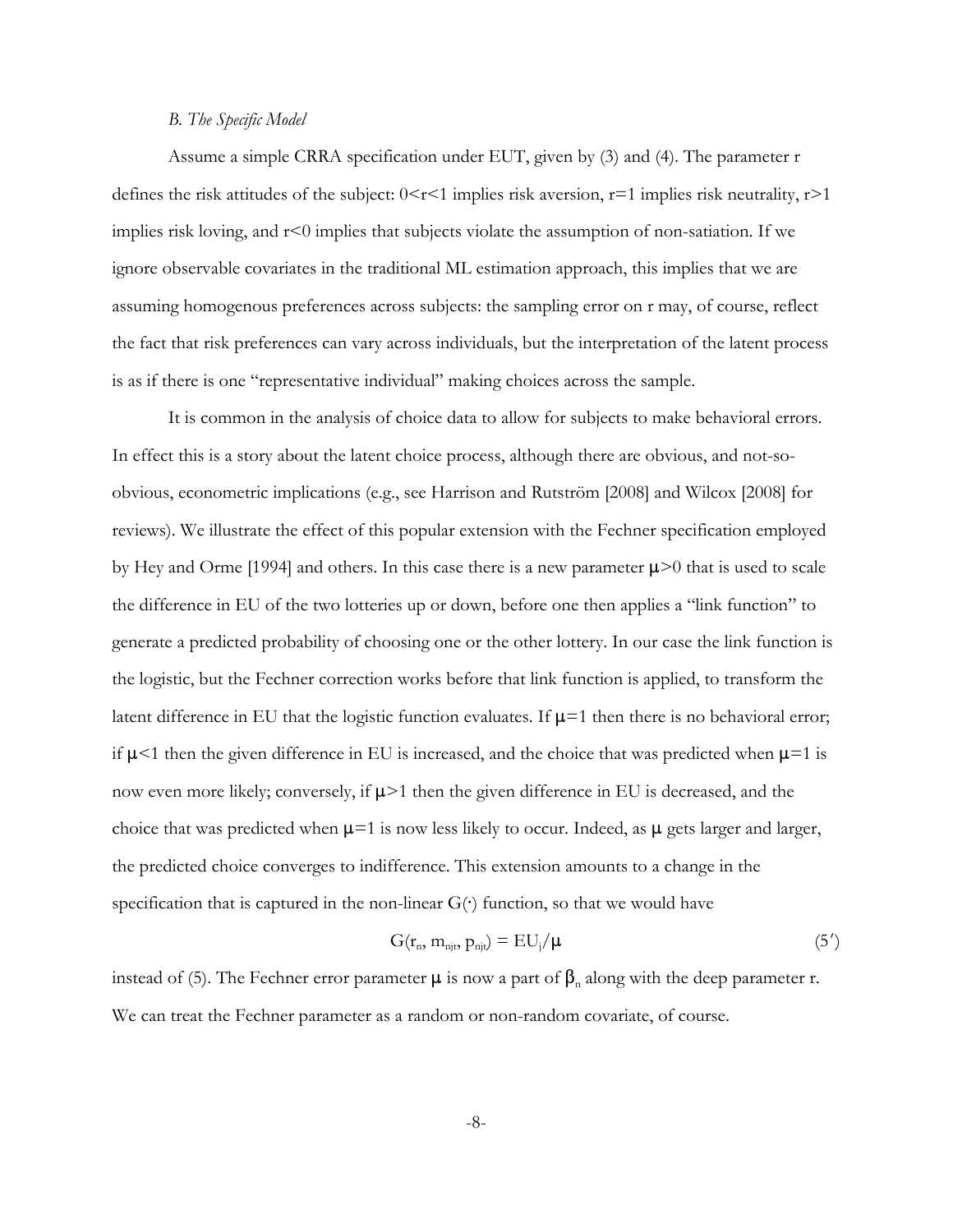# *C. Estimates* <sup>11</sup>

Table 1 contains all estimates for the structural risk aversion parameter r of interest here. We do not list estimates of ancillary parameters.

The MSL estimation approach allows for the parameter r to be normally distributed, to reflect possible heterogeneity across subjects. In this instance there will still be sampling errors on the hyper-parameters characterizing that normal distribution, the mean and standard deviation of the population parameter r. But the possibility that the estimated standard deviation of the population parameter r is positive, and statistically significantly positive, is what differentiates the MSL approach from the ML approach. We initially assume that the parameter is normally distributed, and then consider the extension to the more flexible Beta4 distribution.

If we start by constraining the standard deviation of the population parameter to zero, and treat the Fechner parameter  $\mu$  as non-random, we literally replicate in Panel I of Table 1 the estimates obtained with ordinary ML: the point estimate of the population mean r is 0.47, with a standard error of 0.014 and a 95% confidence interval between 0.44 and 0.50. For future reference, Panel II extends this specification to allow for one demographic covariate, whether the subject was female, to affect the structural parameter r in a linear fashion. Hence we see a common, if not universal, result: females are more risk averse than men, and the effect is statistically significant.

Now consider the MSL estimates. Allowing the standard deviation of the population parameter r to be non-zero, in Panel III we estimate the mean of r to be 0.38 with a standard error of 0.072, and we estimate the standard deviation of r to be 0.38 with a standard error of 0.06. In Panel III we allow for unobserved heterogeneity, but do not allow for the observed heterogeneity of the sex of the subject. Panel IV undertakes that extension, illustrating one of the side-benefits of an explicitly non-linear mixed logit specification: the ability to study the effects of demographics without having to interact them with choice characteristics. In this case we have an effect of the sex of the subject on the estimated mean of the population distribution of r as well as an effect of sex on

 $11$  In an appendix, available on request, we document general software to implement the non-linear mixed logit model in *Stata*.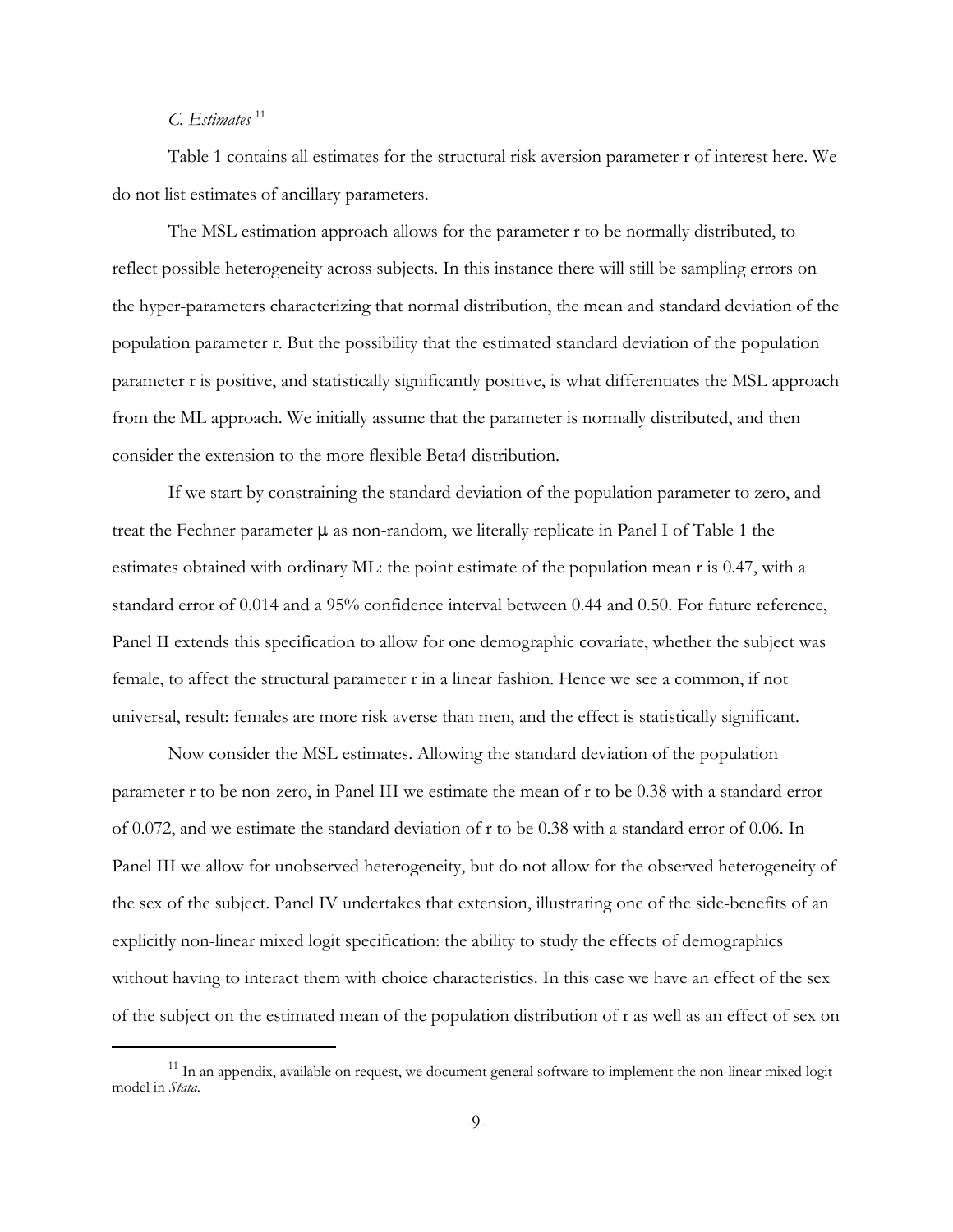the estimated standard deviation of the population distribution of r. Females are more risk averse on average, but there is much more variability in the population of risk attitudes for females.

The log-likelihood of the specification in Panel III is better than for the specification in Panel II, suggesting in this case that it is more important to control for unobserved heterogeneity than the single observed characteristic we consider here. This need not be a general result. It is quite possible that a longer list of observed characteristics could generate a log-likelihood than just allowing this individual heterogeneity to be handled by the random coefficients approach.<sup>12</sup> In general we want to use observed characteristics as well as allow for unobserved heterogeneity.

Allowing  $\mu$  to be random along with r, in Panel V we estimate the mean of r to be 0.43 with a standard error of 0.037, and we estimate the standard deviation of r to be 0.329 with a standard error of 0.03. Allowing heterogeneity in the population Fechner parameter slightly improves the precision of the estimates of the core structural parameter r, as one would expect. Figure 3 displays the estimated population distribution corresponding to these estimates, and suggests that there is considerable heterogeneity in the distribution of risk attitudes in this population. A normal assumption in decision theory is to assume non-satiation. Figure 3 shows that the bulk of the distribution of r is estimated to be in the positive domain, but a significant part of the distribution is estimated to lie in the negative domain, violating local non-satiation. This is the curse of assuming a Normal distribution of the structural parameter, which might make theoretical sense at the mean, but clearly implies nonsense in the tails.<sup>13</sup>

Finally, Panel VI considers the extension to the Beta4 distribution.<sup>14</sup> In this case the estimated distribution tightens considerably. The estimates in Panel VI of Table 1 do not have much

<sup>&</sup>lt;sup>12</sup> As it happens, adding our "standard list" of demographic covariates, reflecting ethnicity, major and GPA

level, improves the log-likelihood of the ML specification significantly, but only results in a log-likelihood of -2382.9.<br><sup>13</sup> Although we are treating non-satiation as a given, it is apparent that one could use our appro nested hypothesis tests of that assumption.<br><sup>14</sup> We estimate the two parameters that "shift" and "stretch" the parameters of the logit-normal distribution.

The first is estimated to be -0.094 and the second is estimated to be 2.40. In our experience these values can easily be set parametrically based on inspection of the implied population distribution, or they can be set based on what theory tells us they should be. These parametric bounds facilitate rapid estimation, and provide excellent starting values for the final estimation stage reported here. As it happens, the lower bound for r, -0.094, is not statistically significantly different from 0 (*p*-value =  $0.75$ ).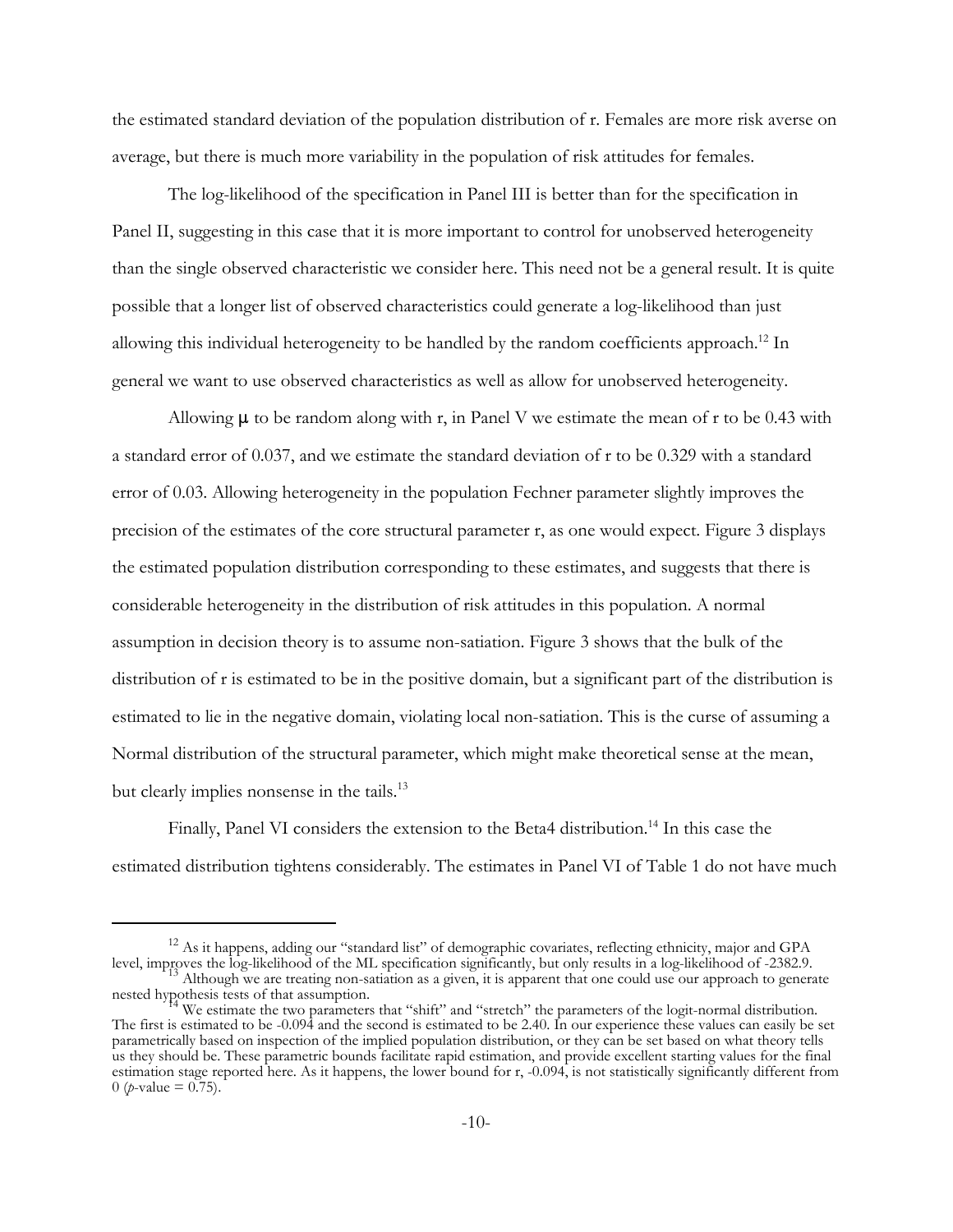intuition by themselves, and can be best appreciated by inspecting Figure 4, where we also show the implied Beta4 distribution overlaid on the Normal distribution from Figure 3 for comparison. The lower tail of the Beta4 distribution is sharply truncated at 0, thus telling us that only a minority of the choices show a violation of non-satiation. Formal tests of the Beta4 distribution, following D'Agostino, Belanger, and D'Agostino [1990], lead us to reject the hypothesis that it is a Normal distribution at any standard level of significance.

#### **4. An Application to the Estimation of Discount Rates**

#### *A. Data*

The data are reported in detail in Andersen, Harrison, Lau and Rutström [2008]. They consist of N=253 subjects making choices in 2003 over lotteries that paid off immediately and delayed monetary amounts that paid off in the future. All delayed amounts had an initial delay of 30 days, and some in the paired comparison offered a larger amount for a longer delay. We again ignore expressions of indifference, which were rare. The key design feature of these experiments is that there are two tasks: one to identify risk attitudes, and the other to identify discount rates conditional on some estimate of the linearity of the utility function.

#### *B. The Specific Model*

We estimate a model that matches the specifications employed by Andersen, Harrison, Lau and Rutström [2008], but simplifies it by removing the "dual self" components of that model. We define the discount factor for a given horizon  $\tau$  to be the scalar D that equates the utility of the income received at time t with the income received at time  $t+\tau$ :

$$
U(y_t) = D U(y_{t+\tau})
$$
\n(11)

for some utility function U(.). This general definition permits the special case, much studied in the experimental literature, in which U(.) is linear. There is nothing in (11) that restricts us to EUT.

The discount factor for the Exponential specification is defined as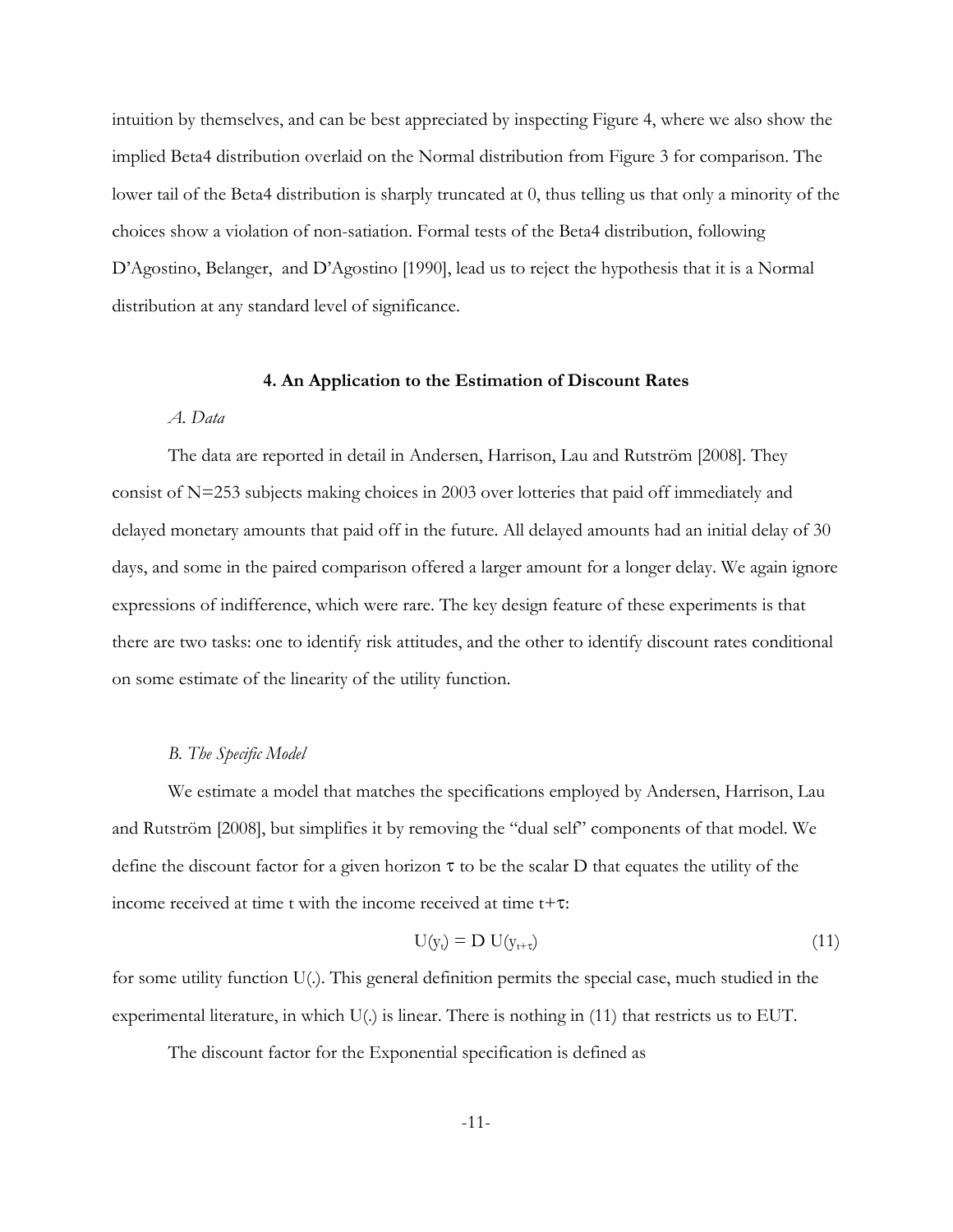$$
D(t) = 1/(1+\delta)^t \tag{12}
$$

for  $t \geq 0$ , and where the discount rate d is simply

$$
d(t) = \delta \tag{13}
$$

and we present the discount rate on an annualized basis throughout. The key feature of this model, of course, is that the discount rate is a constant over time. It is a simple matter to consider alternative models of discounting behavior that allow for non-constant discount rates over time, but that is not necessary for our illustration (nor is it supported by our data, but that is another matter).

Assume that utility of income is defined by

$$
U(M) = M^{(1-r)}/(1-r)
$$
 (14)

where M is the lottery prize and  $r \neq 1$  is a parameter to be estimated. For r=1 assume U(M)=ln(M) if needed. Thus r is the coefficient of CRRA and differs in interpretation from the functional form assumed in the earlier example:  $r=0$  now corresponds to risk neutrality,  $r<0$  to risk loving, and  $r>0$ to risk aversion. Let there be two possible outcomes in a lottery. Under EUT the probabilities for each outcome  $M_j$ ,  $p(M_j)$ , are those that are induced by the experimenter, so expected utility is simply the probability weighted utility of each outcome in each lottery i plus some level of background consumption  $\omega$ :

$$
EU_i = [p(M_1) \times U(\omega + M_1)] + [p(M_2) \times U(\omega + M_2)] \tag{15}
$$

The EU for each lottery pair is calculated for a candidate estimate of r, and the index

$$
\nabla \mathbf{E} \mathbf{U} = \mathbf{E} \mathbf{U}_{\mathbf{R}} - \mathbf{E} \mathbf{U}_{\mathbf{L}} \tag{16}
$$

calculated, where  $EU_L$  is the "left" lottery and  $EU_R$  is the "right" lottery as presented to subjects. This latent index, based on latent preferences, is then linked to observed choices using the cumulative logistic distribution function  $\Lambda$ (VEU). Thus the likelihood of the observed *responses to the lottery choices*, conditional on the EUT and CRRA specifications being true, depends on the estimates of r given the above statistical specification and the observed choices. Call that conditional loglikelihood ln  $L^{RA}(r; y, \omega)$ , where y =1(-1) denotes the choice of the Option B (A) lottery in the risk aversion tasks.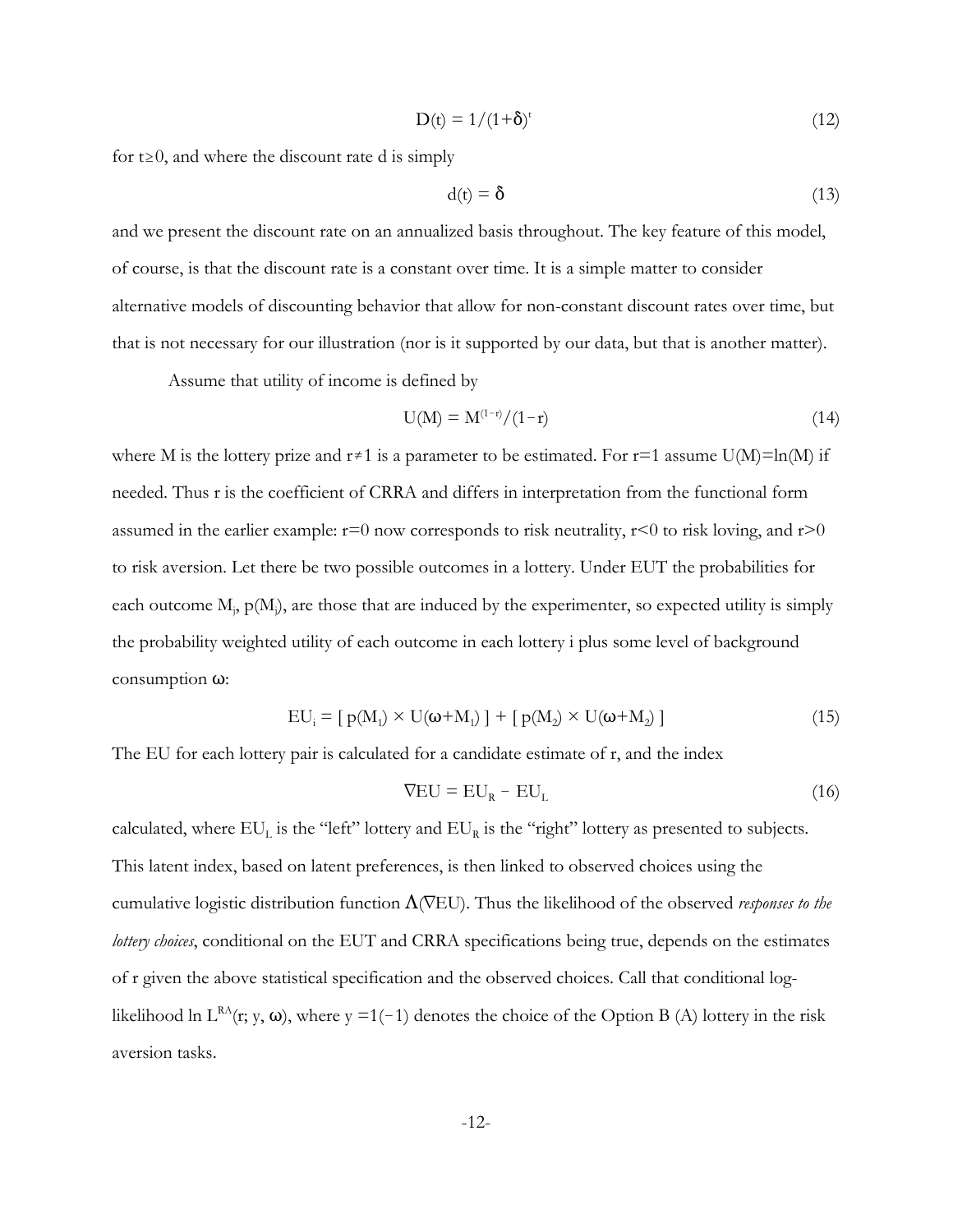Assume EUT holds for choices over risky alternatives and that discounting is exponential. A subject is indifferent between two income options  $M_t$  and  $M_{t+\tau}$  if and only if

$$
U(\omega + M_t) + (1/(1+\delta)^{\tau}) U(\omega) = U(\omega) + (1/(1+\delta)^{\tau}) U(\omega + M_{t+\tau})
$$
\n(17)

where  $U(\omega + M_t)$  is the utility of monetary outcome  $M_t$  for delivery at time t plus some measure of background consumption  $\omega$ ,  $\delta$  is the discount rate,  $\tau$  is the horizon for delivery of the later monetary outcome at time  $t+\tau$ , and the utility function U is separable and stationary over time. The left hand side of equation (17) is the sum of the discounted utilities of receiving the monetary outcome M<sub>t</sub> at time t (in addition to background consumption) and receiving nothing extra at time  $t+\tau$ , and the right hand side is the sum of the discounted utilities of receiving nothing over background consumption at time t and the outcome  $M_{t+\tau}$  (plus background consumption) at time t+ $\tau$ . Thus (17) is an indifference condition and  $\delta$  is the discount rate that equalizes the present value of the *utility* of the two monetary outcomes  $M_t$  and  $M_{t+\tau}$ , after integration with an appropriate level of background consumption  $\omega$ .<sup>15</sup>

We can now write out the likelihood function for the choices that our subjects made and jointly estimate the risk parameter r in equation (14) and the discount rate parameter  $\delta$  in (17). The discounted utility of Option A is given by

$$
PV_{A} = (\omega + M_{A})^{(1-r)}/(1-r) + (1/(1+\delta)^{r}) \omega^{(1-r)}/(1-r)
$$
\n(18)

and the discounted utility of Option B is

$$
PV_{B} = \omega^{(1-r)}/(1-r) + (1/(1+\delta)^{r}) (\omega + M_{B})^{(1-r)}/(1-r),
$$
\n(19)

and  $M_A$  and  $M_B$  are the monetary amounts in the choice tasks presented to subjects. We assume here that the utility function is stable over time and is perceived *ex ante* to be stable over time.

Thus the likelihood of the discount rate responses, conditional on the EUT, CRRA and exponential discounting specifications being true, depends on the estimates of  $r$ ,  $\delta$  and  $\mu$ , given the assumed value of  $\omega$  and the observed choices. The Fechner parameter  $\mu$  plays the same role as in the previous example. The conditional log-likelihood for the discount rate responses can be defined

<sup>&</sup>lt;sup>15</sup> The addition of background consumption is a sufficient condition to avoid negative discount rates when the intertemporal utility function is additively separable.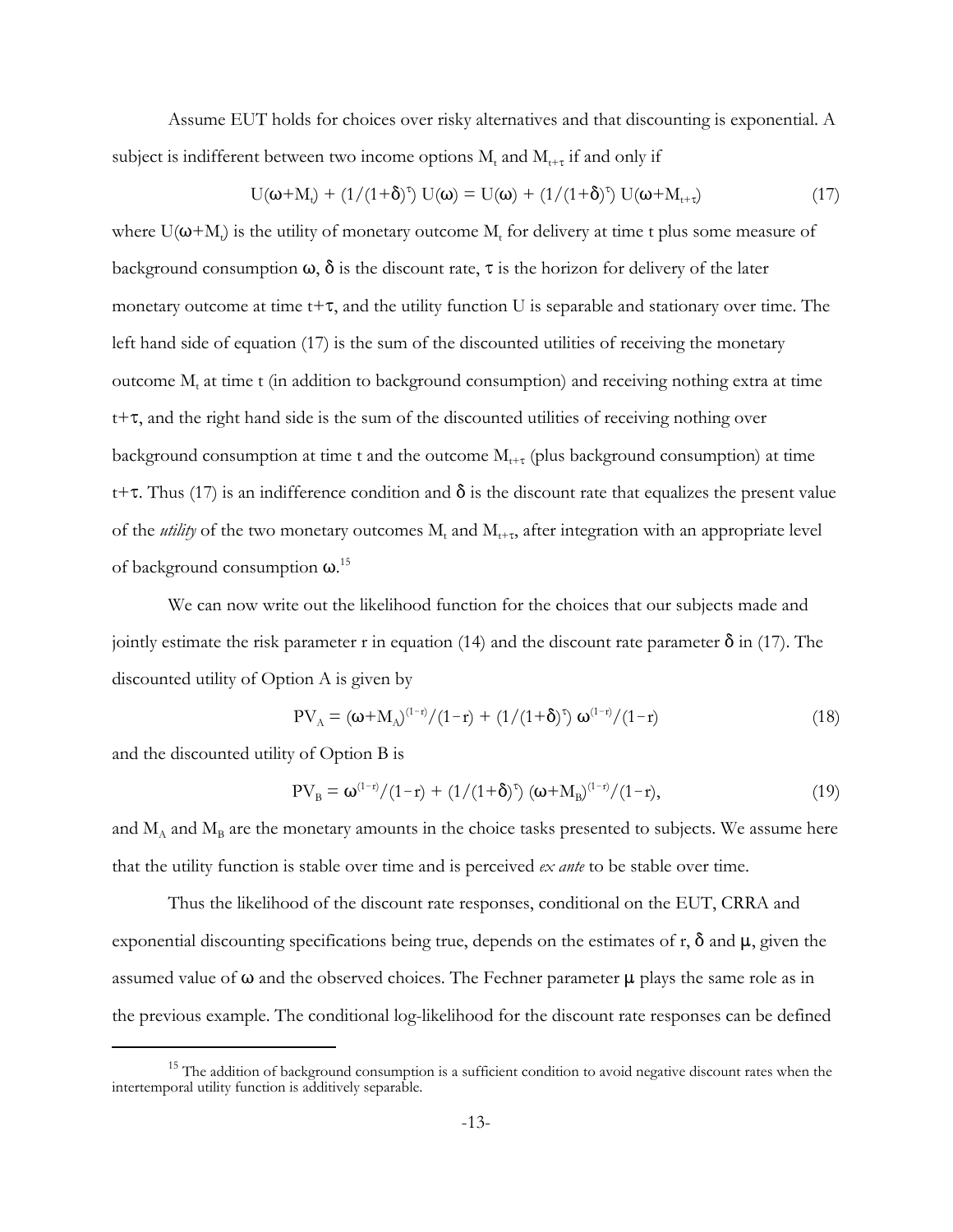by ln  $L^{DR}(r, \delta, \mu; v, \omega)$ , where y =1(-1) again denotes the choice of Option A (B), but in this case in the discount rate tasks.

The joint likelihood of the risk aversion and discount rate responses can then be written as

$$
\ln L \left( \mathbf{r}, \delta, \mu; \mathbf{y}, \omega \right) = \ln L^{\text{RA}} + \ln L^{\text{DR}} \tag{20}
$$

where L<sup>RA</sup> and L<sup>DR</sup> are defined earlier. This expression can then be maximized using standard numerical methods. The parameter  $\omega$  is set exogenously: using data from the household expenditure survey at Statistics Denmark, Andersen, Harrison, Lau and Rutström [2008; p.600, Appendix D] calculate per capita consumption of private nondurable goods on an average daily basis as being equal to 118 kroner in 2003.

One side-benefit of writing out the log-likelihood explicitly, whether it is characterizing a linear or non-linear relationship between structural parameters, is that full information maximum likelihood estimation of systems such as this is straightforward. Errors in the estimation of the utility function parameter r propagate naturally to affect inferences about the discounting parameter  $\delta$ . As it happens, both the utility function and the discounting function are non-linear in these structural parameters.

#### *C. Estimates*

Table 2 presents estimates of the core structural parameters for the utility function and discount rate, along with the covariance between the two. The r parameter is treated as following a L-N distribution, and the  $\delta$  parameter is treated as following an L-N distribution multiplied by 0.3 (this could be called a Beta3 approximation, following the earlier discussion of the Beta4 approximation). We allow for a covariance matrix between the distribution of these parameters, and this is estimated to be statistically significantly different from 0. Of course, the raw estimates in Table 2, apart from making it clear exactly what is estimated, are difficult to interpret from an economic perspective because of the L-N transformation. Figure 5 shows kernel densities of the implied population distributions for each parameter. The utility function is clearly concave, since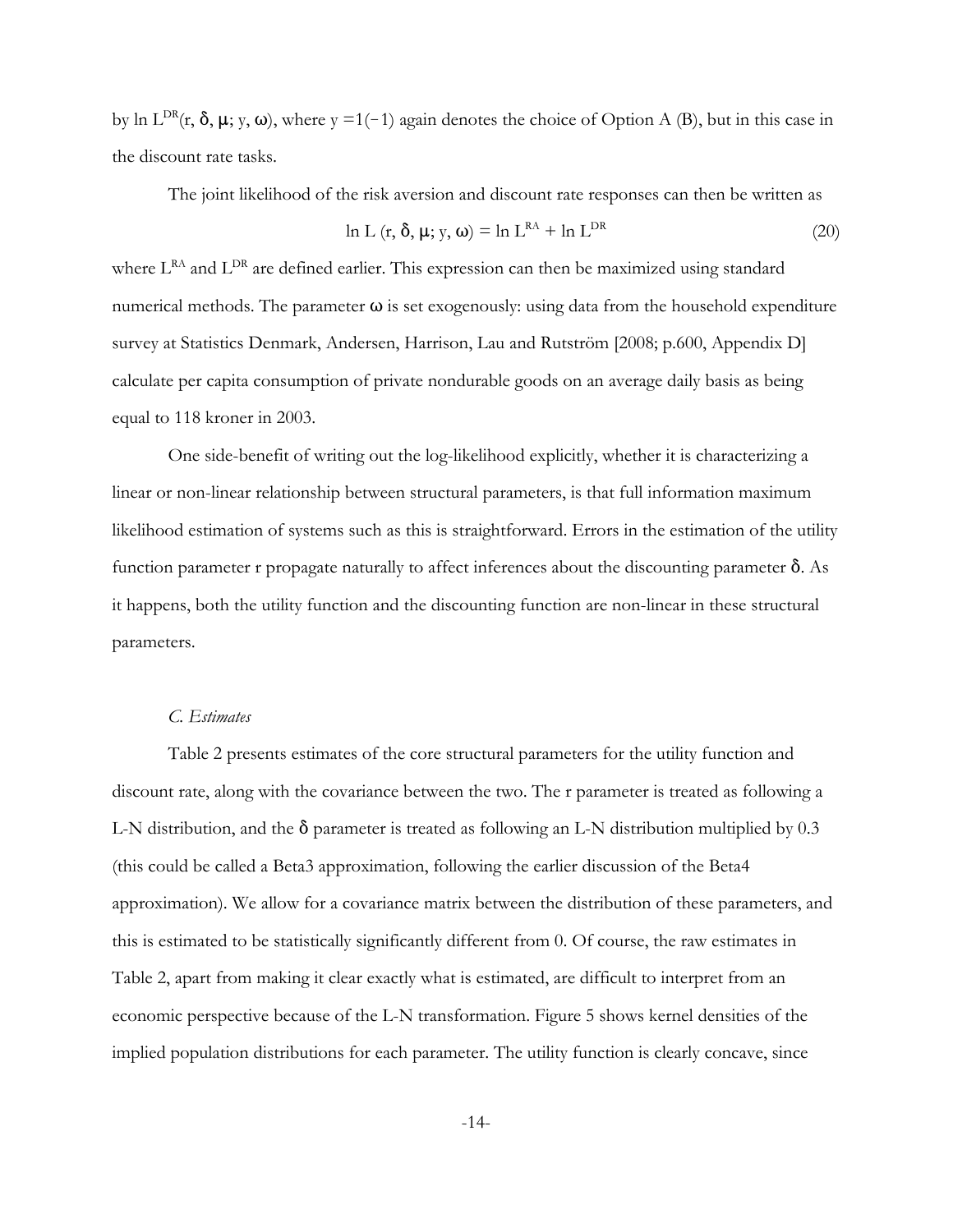r>0. The implied discount rate population distribution is significantly skewed right, with a skewness statistic of 0.7 (the Normal has a value of 0). The average value of  $\delta$  is 0.097, which is slightly lower than the ML estimates of 0.0101 from Andersen, Harrison, Lau and Rutström [2008], although there are other changes in model specification apart from the use of random coefficients. The median value of  $\delta$  is 0.080, consistent with the right skewness apparent from Figure 5. The correlation between r and  $\delta$  is estimated to be -0.13, consistent with theoretical expectations: larger values of r, given the CRRA specification employed here, imply more concave utility functions, and Jensen's Inequality immediately implies lower values of  $\delta$  given the observed choice behavior.

The non-Normal distribution of  $\delta$  in Figure 5 dramatically illustrates the value of using the L-N transformation, and one additional reason why one would want to use non-linear mixed logit specification in order to "get the economics right."

#### **5. Comparison to the Literature**

There is a large econometric literature on "distribution free" estimators of the binary choice model, reviewed well in Pagan and Ullah [1999; ch.7]. Using our random utility interpretation, the term distribution-free in this case refers the relaxation of parametric assumptions about the form of the random error terms  $\epsilon_{\rm nit}$  of (1). As is well-know, and reviewed historically by McFadden [2001], making parametric assumptions about these error terms, such as that they are distributed as type I extreme (or Gumbel), is the same as assuming directly that the latent index  $\Delta_{\rm nit}$  is linked to the choice probabilities by a logit function. The popular alternative parametric assumption to the logit is of course the cumulative normal distribution. The econometric literature on distribution free estimators relaxes these parametric assumptions. That is important, but is not the same thing as relaxing the assumption that the deterministic part of the latent index,  $G(\beta_n, x_{n,j})$  in our (2), be linear. This point is made explicitly by Pagan and Ullah [1999; p. 279], for example.

The econometric literature that relaxes the assumption that  $G(\beta_n, x_{n|t})$  be linear has two strands. One allows  $G(\beta_n, x_{ni})$  to be characterized with a flexible functional form, and is due to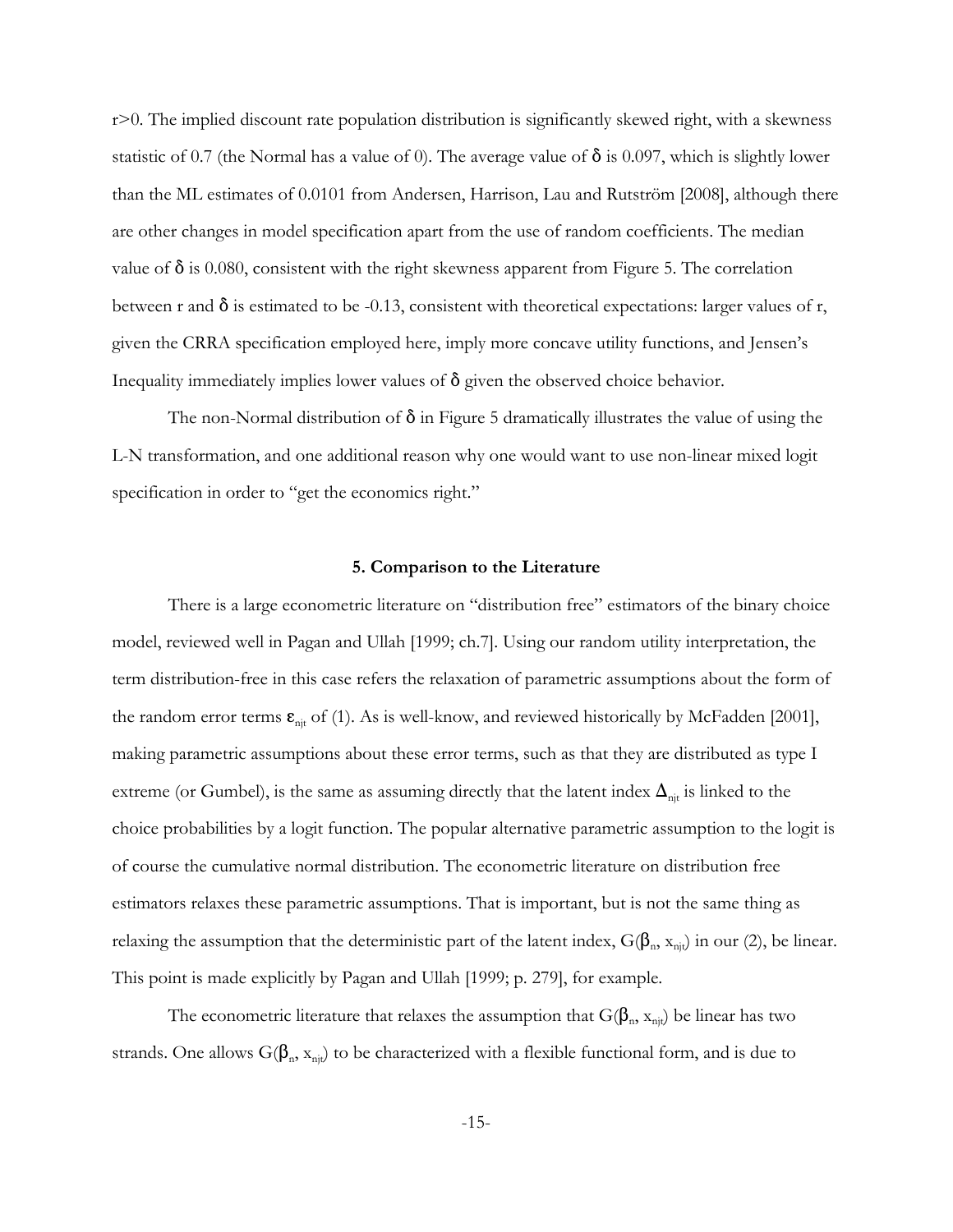Gallant [1981], although there have were no applications of this general approach to the binary choice context until Chen and Randall [1997]. The other strand allows  $G(\beta_n, x_{ni})$  to be characterized non-parametrically as a monotone and concave function, and is due to Matzkin [1991].<sup>16</sup> Although it is possible in principle to use either of these approaches to approximate non-linear utility functions, it is easier to write those functions out explicitly and estimate the structural parameters directly *if that is what one wants to make inferences about*.

The tradition in theoretical econometrics is to avoid any such assumption about structure. There are some good reasons for this, but also some disadvantages. In this instance, for example, Matzkin [1992; p. 240] argues<sup>17</sup> that

All these previously developed methods assume that [the systematic component  $G(\beta_n, x_{ni})$  in our specification] is known up to a finite dimensional parameter vector. These assumptions are, however, almost never justified. Economic theory does not impose any restrictions on the parametric structure of functions.

The final sentence is of course correct as a general matter, but one should not therefore assume that economists are unwilling to write out explicit functional forms for certain purposes. So we take issue with the phrase "almost never justified," and can point to a myriad of literature in which such parametric assumptions are employed as a standard and uncontroversial matter. This is not to say that those parametric assumptions should remain untested, just to note that there are inferential objectives for which one is willing to accept certain parametric assumptions. Estimating risk attitudes, whether one uses EUT or non-EUT models of decision making, is one in which such parametric assumptions are commonly used, and where the parametric forms *have to be non-linear* to draw any useful substantive inferences.

Thus our approach is to swim against the tide of the econometric literature that wants to relax linearity of  $G(\beta_n, x_{n\tau})$  by being as agnostic about functional form as possible.<sup>18</sup> One reason is

<sup>&</sup>lt;sup>16</sup> Matzkin [1992] extends the non-parametric specification of G( $\beta_n$ ,  $x_{nj}$ ) to also allow for a distribution free specification of the error terms. This extension raises delicate issues of identification, which of course are far less severe when one makes parametric assumptions about  $G(\beta_n, x_{ni})$  and/or the error terms.<br><sup>17</sup> In context this passage also refers to parametric assumptions about the error terms, but we focus on the

point about the systematic functional form inside the latent index.<br><sup>18</sup> The agnostic approach certainly respects certain fundamental economic properties of the systematic

component of the random utility function. Matzkin [1991], for example, maintains monotonicity and concavity. Thus the agnostic approach is not completely atheistic.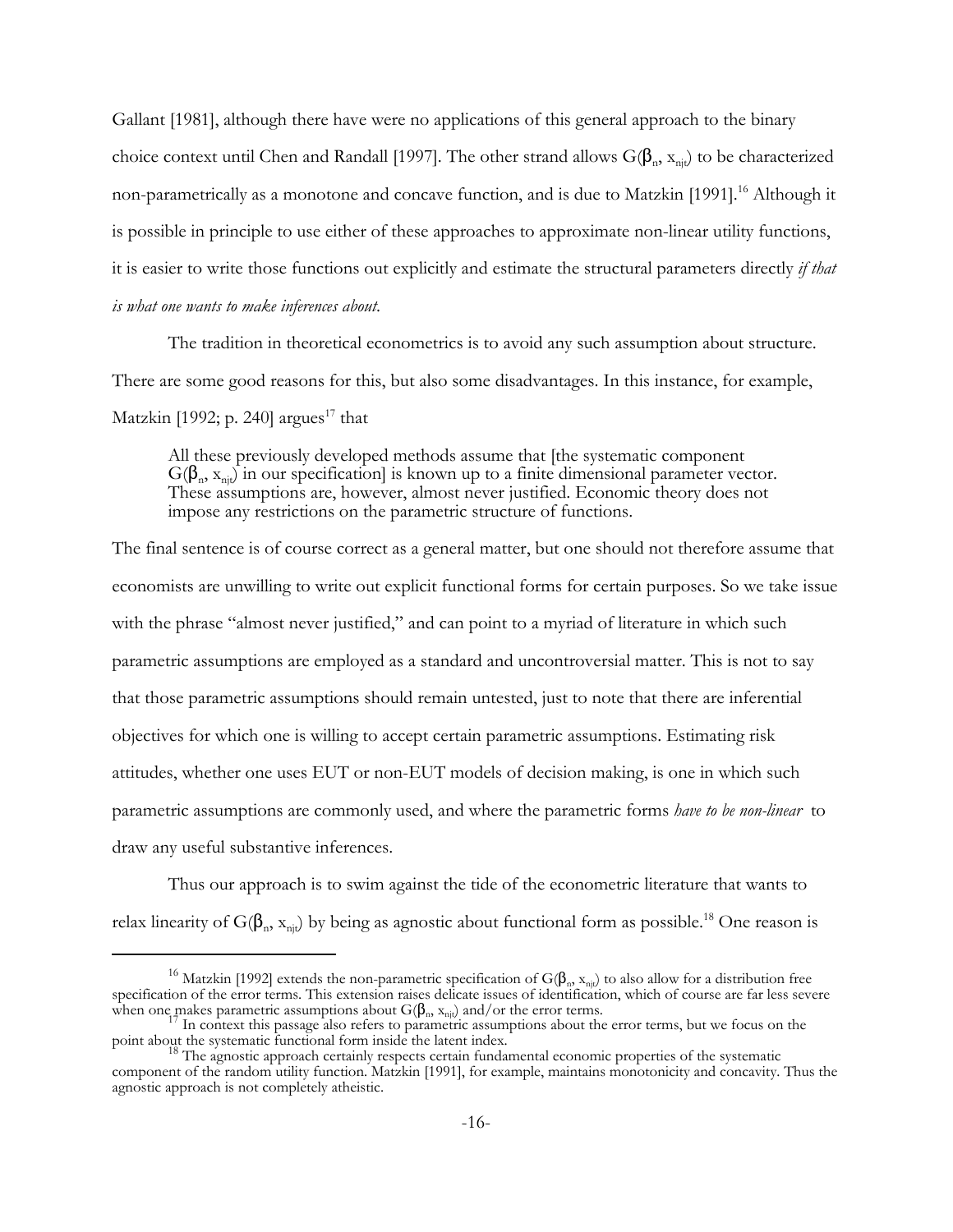the practical inability of these agnostic approaches to deliver estimates of the structural parameters of interest in a tractable computational procedure. When those agnostic approaches are able to deliver those estimates we will be the first to swim with the tide instead of against it.

# **6. Conclusions**

We develop a non-linear mixed logit specification that allows the analyst to directly estimate the "deep structural parameters" of interest in many behavioral analyses. We illustrated by considering the familiar case of estimating risk preferences from a sample of lottery choices, as well as risk attitudes and discount rates from a sample of lottery choices and time-delay choices. Since risk attitudes fundamentally entails modeling non-linearities in most behavioral theories, whether the non-linearity is in the utility function and/or a probability weighting function, these applications are canonical. The data we consider are generated in controlled laboratory and field experiments, to ensure that we know all variables of interest to illustrate the approach in a clean manner, but the broader usefulness of this approach is obvious.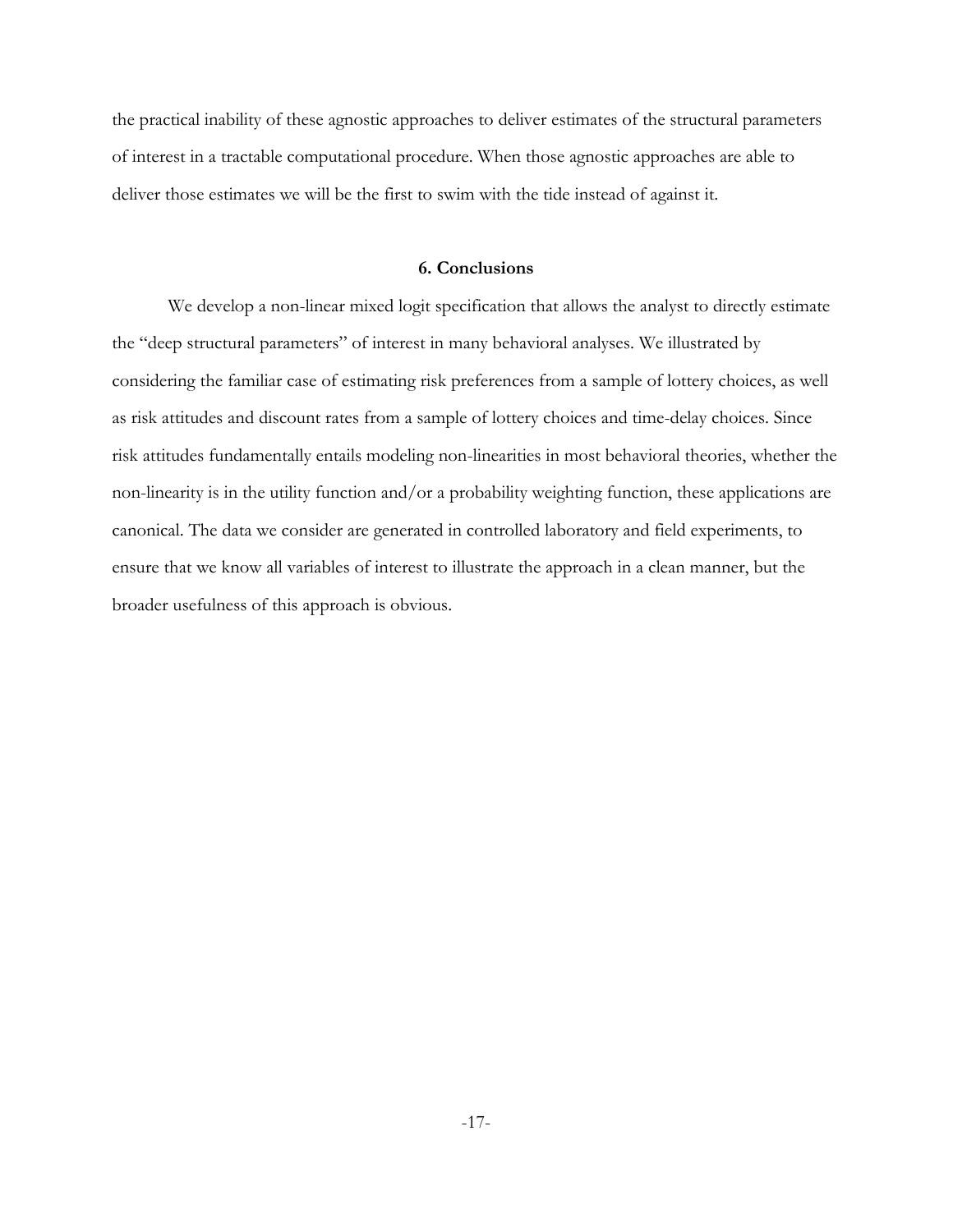

-18-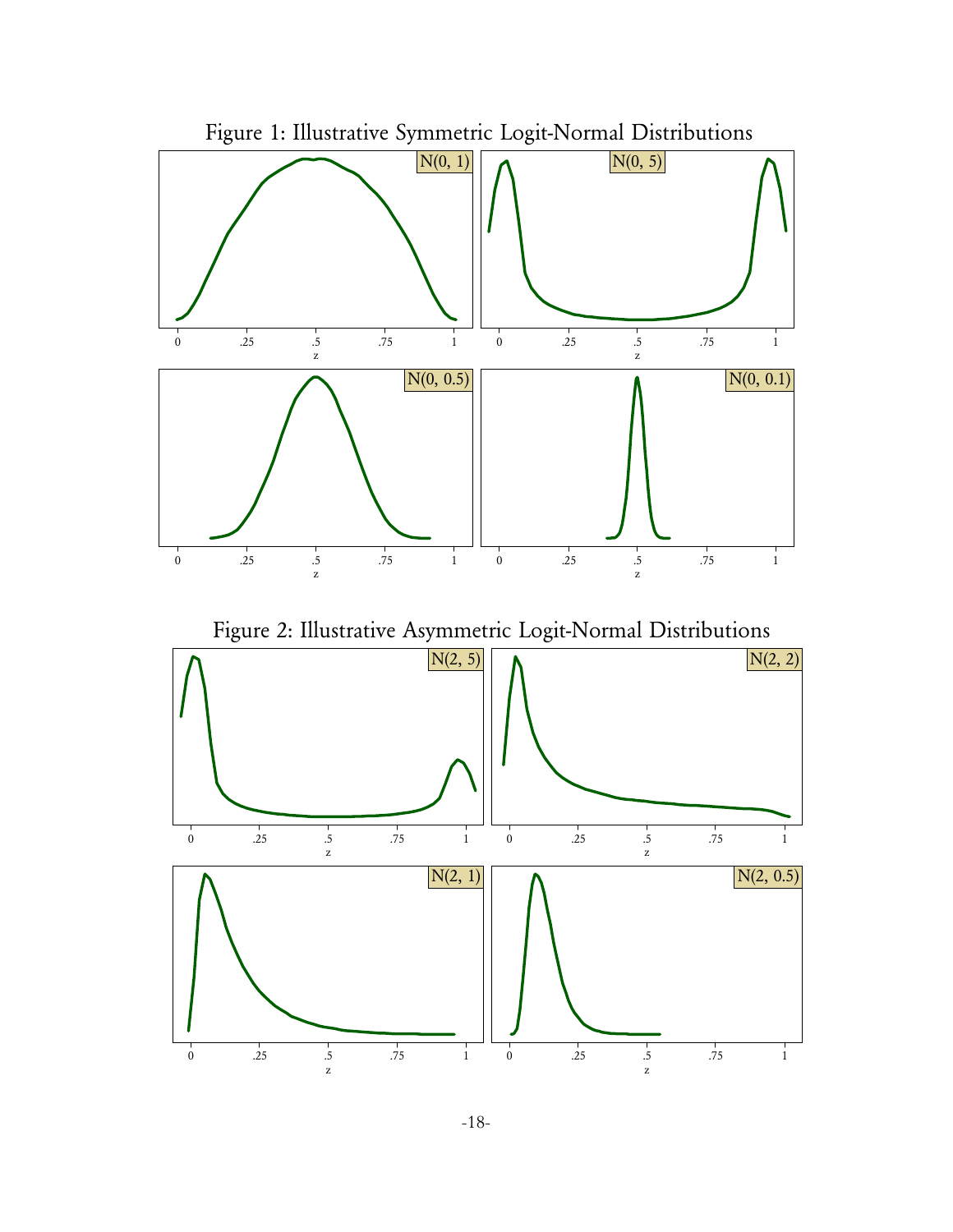| Parameter                                                               | Point Estimate                                                                                      | Standard Error  | $p$ -value | 95% Confidence Interval |          |  |  |  |  |
|-------------------------------------------------------------------------|-----------------------------------------------------------------------------------------------------|-----------------|------------|-------------------------|----------|--|--|--|--|
| I. ML Estimates with No Heterogeneity, Constrained Normal (LL= -2415.8) |                                                                                                     |                 |            |                         |          |  |  |  |  |
| $r_{mean}$                                                              | 0.468                                                                                               | 0.014           | < 0.001    | 0.439                   | 0.496    |  |  |  |  |
| $r_{sd}$                                                                | 0 (constrained)                                                                                     | 0 (constrained) |            |                         |          |  |  |  |  |
|                                                                         | II. ML Estimates with Observable Heterogeneity, Constrained Normal (LL= -2397.9)                    |                 |            |                         |          |  |  |  |  |
| $r_{mean}$ for all                                                      | 0.545                                                                                               | 0.016           | < 0.001    | 0.514                   | 0.578    |  |  |  |  |
| $\rm r_{mean}$ for females                                              | $-0.170$                                                                                            | 0.031           | < 0.001    | $-0.231$                | $-0.108$ |  |  |  |  |
| $r_{sd}$                                                                | 0 (constrained)                                                                                     | 0 (constrained) |            |                         |          |  |  |  |  |
|                                                                         | III. MSL Estimates with Unobserved Heterogeneity, Non-Random $\mu$ , Normal (LL= -2193.5)           |                 |            |                         |          |  |  |  |  |
| $r_{mean}$                                                              | 0.398                                                                                               | 0.058           | < 0.001    | 0.241                   | 0.524    |  |  |  |  |
| $\mathbf{r}_{sd}$                                                       | 0.353                                                                                               | 0.048           | < 0.001    | 0.256                   | 0.500    |  |  |  |  |
|                                                                         | IV. MSL Estimates with Observed & Unobserved Heterogeneity, Non-Random $\mu$ , Normal (LL= -2184.6) |                 |            |                         |          |  |  |  |  |
| $\rm r_{mean}$ for all                                                  | 0.515                                                                                               | 0.050           | < 0.001    | 0.417                   | 0.613    |  |  |  |  |
| $\rm r_{mean}$ for females                                              | $-0.354$                                                                                            | 0.096           | < 0.001    | $-0.542$                | $-0.167$ |  |  |  |  |
| $r_{sd}$ for all                                                        | 0.264                                                                                               | 0.038           | < 0.001    | 0.190                   | 0.338    |  |  |  |  |
| $r_{sd}$ for females                                                    | 0.403                                                                                               | 0.088           | < 0.001    | 0.238                   | 0.570    |  |  |  |  |
|                                                                         | V. MSL Estimates with Unobserved Heterogeneity, Random $\mu$ , Bivariate Normal (LL= -2120.8)       |                 |            |                         |          |  |  |  |  |
| $r_{mean}$                                                              | 0.430                                                                                               | 0.037           | < 0.001    | 0.358                   | 0.502    |  |  |  |  |
| $r_{sd}$                                                                | 0.329                                                                                               | 0.025           | < 0.001    | 0.279                   | 0.378    |  |  |  |  |
|                                                                         | VI. MSL Estimates with Unobserved Heterogeneity, Random $\mu$ , Bivariate Beta4 (LL= -2119.3)       |                 |            |                         |          |  |  |  |  |
| $\mathbf{r}_{\text{mean}}$                                              | 1.587                                                                                               | 1.503           | 0.291      | $-0.242$                | 2.934    |  |  |  |  |
| $r_{sd}$                                                                | 0.493                                                                                               | 0.578           | 0.162      | $-1.903$                | 0.317    |  |  |  |  |
|                                                                         |                                                                                                     |                 |            |                         |          |  |  |  |  |

# Estimates of Fechner Parameter  $\mu$ , and other ancillary parameters, not shown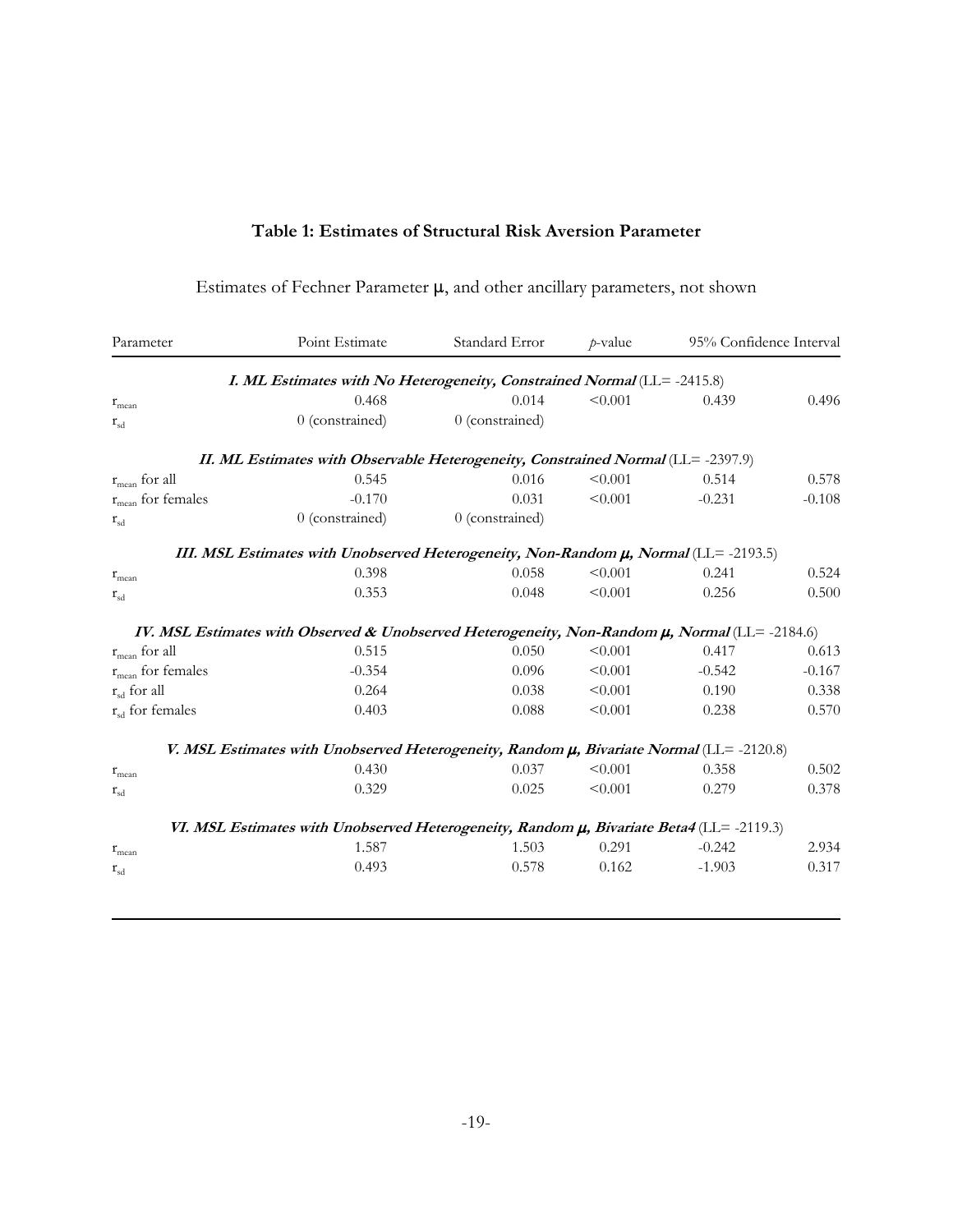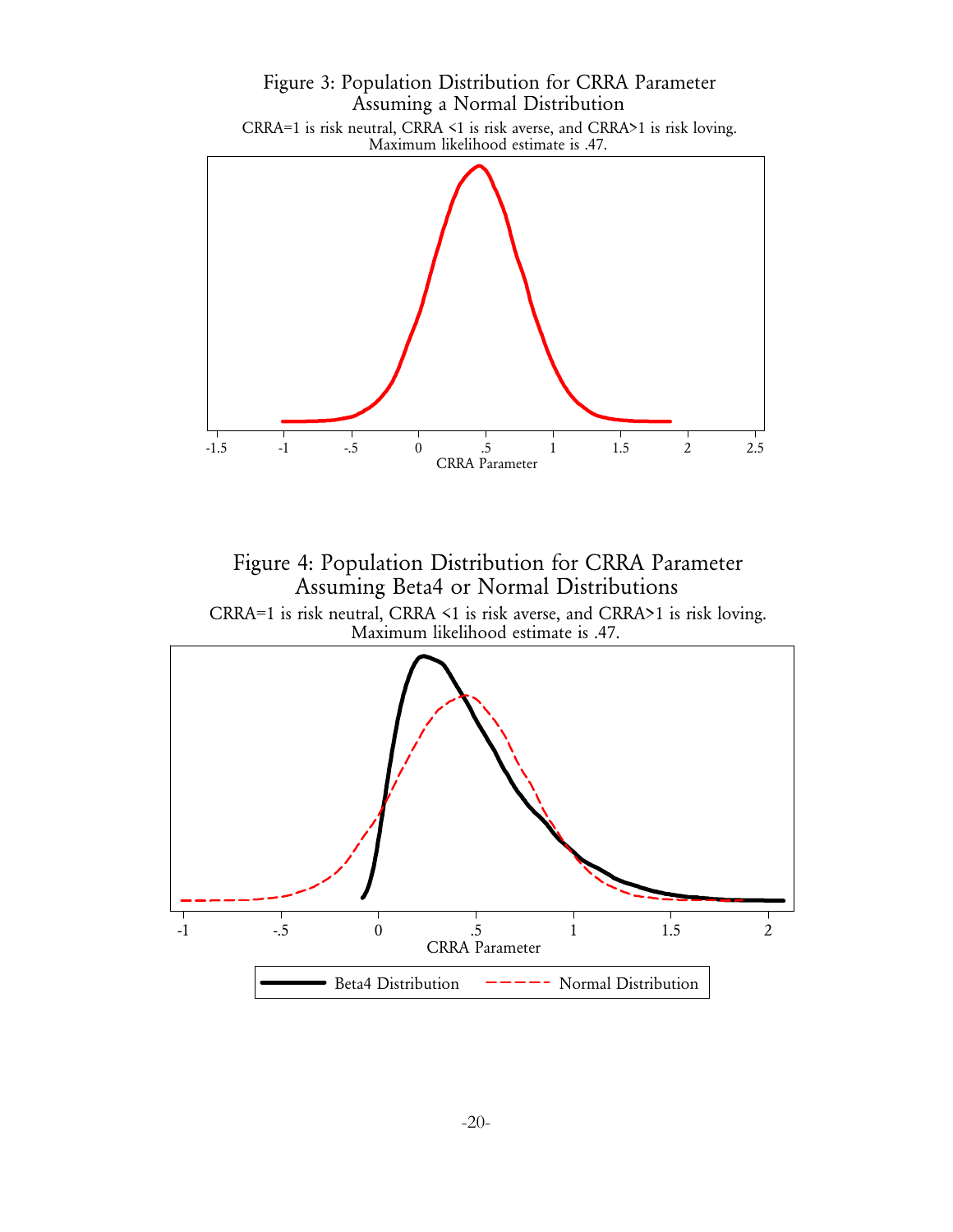| Parameter                | Point Estimate | Standard Error | $p$ -value | 95% Confidence Interval |          |
|--------------------------|----------------|----------------|------------|-------------------------|----------|
|                          |                |                |            |                         |          |
| $r_{\text{mean}}$        | $-0.377$       | 0.061          | < 0.001    | $-0.498$                | $-0.256$ |
| $r_{sd}$                 | 0.411          | 0.021          | < 0.001    | 0.370                   | 0.453    |
| $\delta$ <sub>mean</sub> | 1.020          | 0.069          | < 0.001    | 0.884                   | 1.155    |
| $\delta_{sd}$            | 1.423          | 0.068          | < 0.001    | 1.289                   | 1.557    |
| Covariance               | $-0.193$       | 0.020          | < 0.001    | $-0.232$                | $-0.153$ |

# **Table 2: Estimates of Structural Risk Aversion and Discounting Parameters**

Estimates of Fechner Parameter  $\mu$  not shown

# Figure 5: Random Coefficient Estimates of Risk Attitudes and Discount Rates



Assuming CRRA utility and Exponential discounting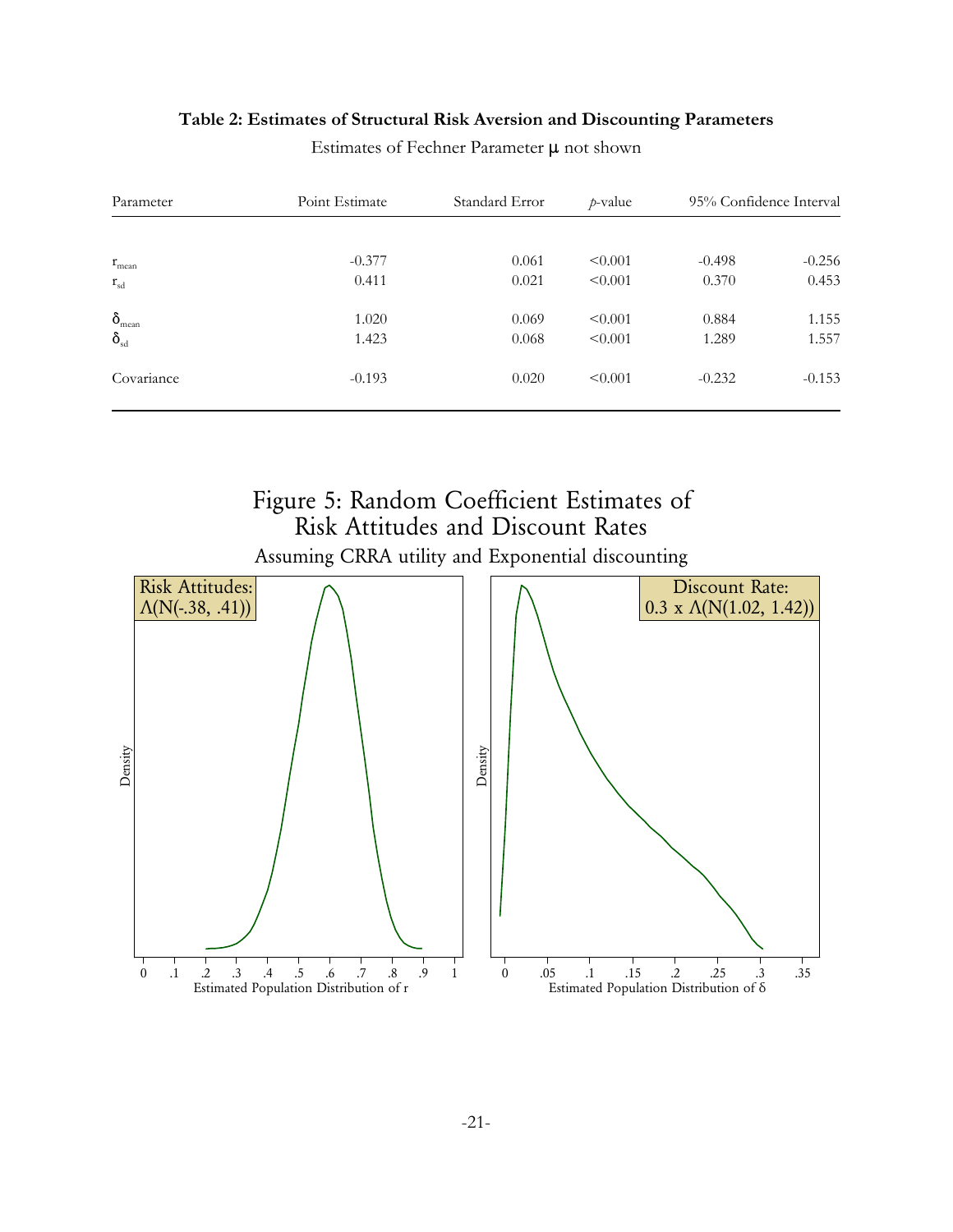# **Appendix: Identification of Demographic Effects**

It is well known that choice-invariant characteristics drop out of the usual linear specifications, and that they can only be included if they are interacted with choice-varying attributes. The use of non-linear latent indices for utility builds this sort of "interaction" in automatically, and in a theoretically natural manner. Although this may be obvious on inspection of (1) and (2), it is perhaps worth spelling out more formally. We use the exposition from Greene [2008; §0.3], although the point is well known (e.g., Train [2003;  $\S 2.5.1$ ]). Recall the notation in the text, where individual n is viewed by the econometrician as deriving utility  $\Delta$  from alternative j in task t, given by  $\Delta_{\rm njt} = \beta_{\rm n} x_{\rm njt} + \varepsilon_{\rm njt}$  (A1)

where  $\beta_n$  is a vector of coefficients specific to subject n,  $x_{njt}$  is a vector of observed attributes of individual j and/or alternative j in task t, and  $\epsilon_{\rm nit}$  is a random term. Focus on just one task, so we can drop the subscript t. Assume that the vector x is broken up into two components: a vector w that varies with the alternative j and (possibly) with the individual n, and a vector z that does not vary with the alternative j, but does differ across individuals. In our lottery choice setting, elements of w include the probabilities and outcomes of lottery j, and elements of z might include the sex of the individual.

We can then assume that the individual evaluates utility using these linear specifications, for  $\mathbf{j}$  $\in \{A, B\}$ :

$$
\Delta_{nA} = \eta_n w_{nA} + \gamma_n z_n + \epsilon_{nA} \tag{A2}
$$

$$
\Delta_{\rm nB} = \eta_{\rm n} \mathbf{w}_{\rm nB} + \gamma_{\rm n} \mathbf{z}_{\rm n} + \boldsymbol{\epsilon}_{\rm nB} \tag{A3}
$$

If we observe choice A then this choice reveals that

$$
\Delta_{\text{nA}} > \Delta_{\text{nB}} \tag{A4}
$$

Hence we have

$$
\eta_{n}w_{nA} + \gamma_{n}z_{n} + \varepsilon_{nA} > \eta_{n}w_{nB} + \gamma_{n}z_{n} + \varepsilon_{nB}
$$
\n(A5)

or

$$
(\eta_n w_{nA} - \eta_n w_{nB}) + (\gamma_n z_n - \gamma_n z_n) > \varepsilon_{nB} - \varepsilon_{nA}
$$
 (A6)

and therefore

$$
(\eta_n w_{nA} - \eta_n w_{nB}) > \varepsilon_{nB} - \varepsilon_{nA}
$$
 (A7)

So the vector z has dropped out completely.

When we replace the linear latent index (A1) with the non-linear index,

$$
\Delta_{\rm njt} = G(\beta_{\rm n}, x_{\rm njt}) + \varepsilon_{\rm njt} \tag{A1'}
$$

we have counterparts to  $(A2)$  and  $(A3)$  as

$$
\Delta_{n\Lambda} = G(\eta_n, \gamma_n, w_{n\Lambda}, z_n) + \varepsilon_{n\Lambda} \tag{A2'}
$$

$$
\Delta_{\rm nB} = G(\eta_{\rm n}, \gamma_{\rm n}, w_{\rm nB}, z_{\rm n}) + \varepsilon_{\rm nB} \tag{A3'}
$$

Thus choice observation (A4) only implies

$$
G(\eta_n, \gamma_n, w_{n\Lambda}, z_n) + \varepsilon_{n\Lambda} > G(\eta_n, \gamma_n, w_{n\text{B}}, z_n) + \varepsilon_{n\text{B}}
$$
(A5')

as a counterpart to (A5), and

$$
G(\eta_n, \gamma_n, w_{n\Lambda}, z_n) - G(\eta_n, \gamma_n, w_{n\text{B}}, z_n) > \varepsilon_{n\text{B}} - \varepsilon_{n\Lambda}
$$
\n(A6')

as a counterpart to (A6), and the vector z simply does not drop out without more structure being placed on  $G(\cdot)$ . For the applications we consider, and that would be natural for virtually all models of risk attitudes, no further simplification beyond  $(AG')$  is possible.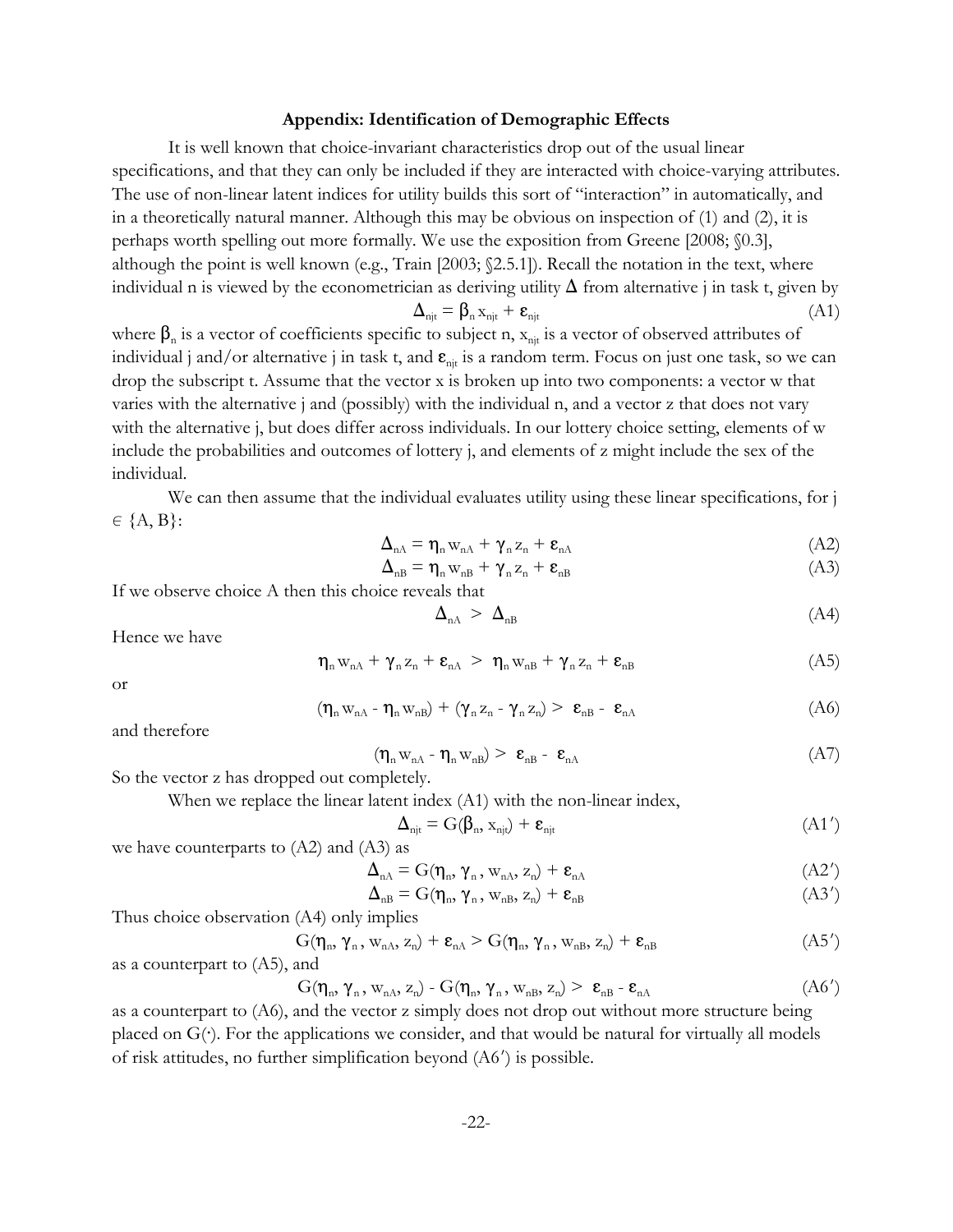#### **References**

- Aitchison, J., and Begg, C.B., "Statistical Diagnosis when Basic Cases are Not Classified with Certainty," *Biometrika*, 63(1), 1976, 1-12.
- Andersen, Steffen; Harrison, Glenn W.; Lau, Morten I., and Rutström, E. Elisabet, "Eliciting Risk and Time Preferences," *Econometrica*, 76(3), 2008, 583-619.
- Binswanger, Hans P., "Attitudes Toward Risk: Theoretical Implications of an Experiment in Rural India," *Economic Journal*, 91, December 1981, 867-890.
- Cameron, A. C., and Trevedi, K.P., *Microeconometrics: Methods and Applications* (New York: Cambridge University Press, 2005).
- Chen, Heng Z., and Randall, Alan, "Semi-nonparametric Estimation of Binary Response Models with an Application to Natural Resource Valuation," *Journal of Econometrics*, 76, 1997, 323- 340.
- D'Agostino, R. B., Belanger, A.J., and D'Agostino, R.B. Jr., "A Suggestion for using Powerful and Informative Tests of Normality," *American Statistician*, 44, 1990, 316-321.
- Drukker, David M., and Gates, Richard, "Generating Halton sequences using Mata," *Stata Journal*, 6(2), 2006, 214-228.
- Gallant, A. R., "On the Bias in Flexible Functional Forms and an Essentially Unbiased Form," *Journal of Econometrics*, 15, 1981, 211-245.
- Greene, William, "Discrete Choice Modelling," in T.C. Mills and K. Patterson (eds.), *Palgrave Handbook of Econometrics. Volume 2: Applied Econometrics* (London: Palgrave, 2008).
- Harrison, Glenn W., and Rutström, E. Elisabet, "Risk Aversion in the Laboratory," in J.C. Cox and G.W. Harrison (eds.), *Risk Aversion in Experiments* (Bingley, UK: Emerald, Research in Experimental Economics, Volume 12, 2008).
- Herriges, Joseph A., and Phaneuf, Daniel J., "Inducing Patterns of Correlation and Substitution in Repeated Logit Models of Recreation Demand," *American Journal of Agricultural Economics*, 84(4), November 2002, 1076-1090.
- Hey, John D., and Orme, Chris, "Investigating Generalizations of Expected Utility Theory Using Experimental Data," *Econometrica*, 62(6), November 1994, 1291-1326.
- Hole, Arne Risa, "Fitting Mixed Logit Models by Using Maximum Simulated Likelihood," *Stata Journal*, 7(3), 2007, 388-401.
- Johnson, N.L., "Systems of Frequency Curves Generated by Methods of Translation," *Biometrika*, 36, January 1949, 149-176.
- Lesaffre, Emmanuel; Rizopoulos, Dimitris, and Tsonaka, Roula, "The Logistic Transform for Bounded Outcome Scores," *Biostatistics*, 8(1), 2007, 72-85.

Luenberger, David G., *Investment Science* (New York: Oxford University Press, 1998).